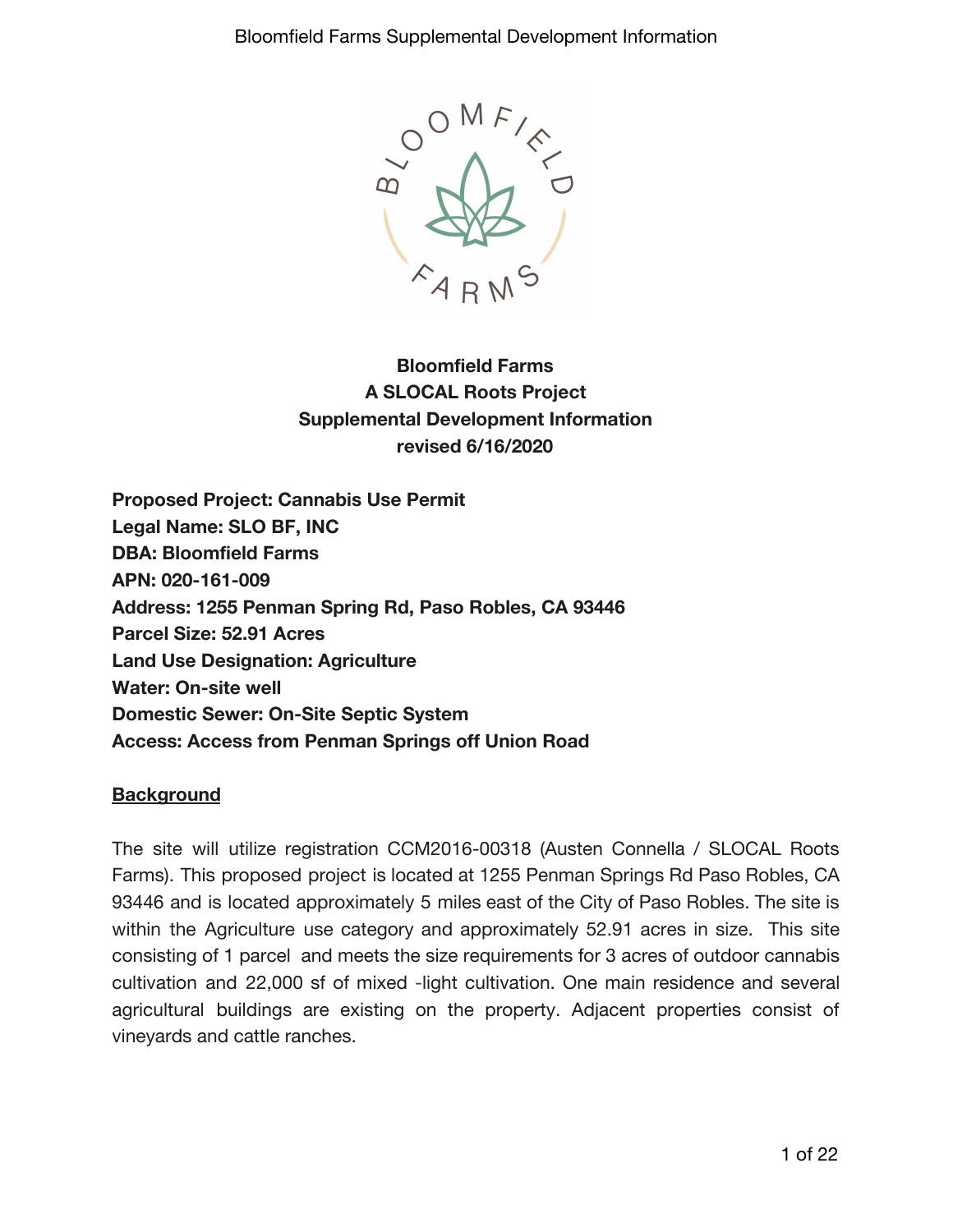# **Proposed Project**

A request by Austen Connella and SLO BF, INC for a Minor Use Permit to authorize the cultivation of cannabis consisting of approximately 128,950 sq. ft. (2.96 acres) of outdoor and hoop-house cultivation canopy in an 147,600 Sq ft.(3.39 acre) area and 22,000 sq. ft. of proposed greenhouse (mixed light/indoor) cultivation canopy within 27,500 sq feet of greenhouses. As well as 34,800 sq ft of self supporting nursery area curingwithin greenhouses. The project also includes proposed construction of a 6,000 sq. ft. prefabricated metal building for drying/curing/processing and office space and one shipping container for storage. There is one existing metal building and one existing Ag Barn that will be used for storage areas. The proposed project has been designed in full compliance with LUO Section 4, Chapter 18322.30- Cannabis Activities as approved by the Board of Supervisors on November 27, 2017. Supporting cultivation use will be , ancillary; nursery, distribution/transportation only, and processing operations that will include drying, curing, and preparation of product for transport to off-site testing and entry into the commercial marketplace. A proposed .9 acre-foot Ag pond will supply additional water catchment / storage. (See Square Footage Chart below)

# **Project to Occur in Phases:**

1st Phase: (2) Acres Outdoor cultivation. (2) Self-supporting nursery Greenhouse 40'x90' 6,000 sq ft. Processing Building and Sea train Ag- Pond

- **2nd Phase:** (1) Acre additional outdoor cultivation 27,600 sq self supporting nursery-greenhouses (1)- 40'x90' (4)- 30' x 100' (3) - 40' x 100'
- **3rd Phase:** 27,500 sq. ft. Flowering greenhouses (22,000 sq. ft canopy)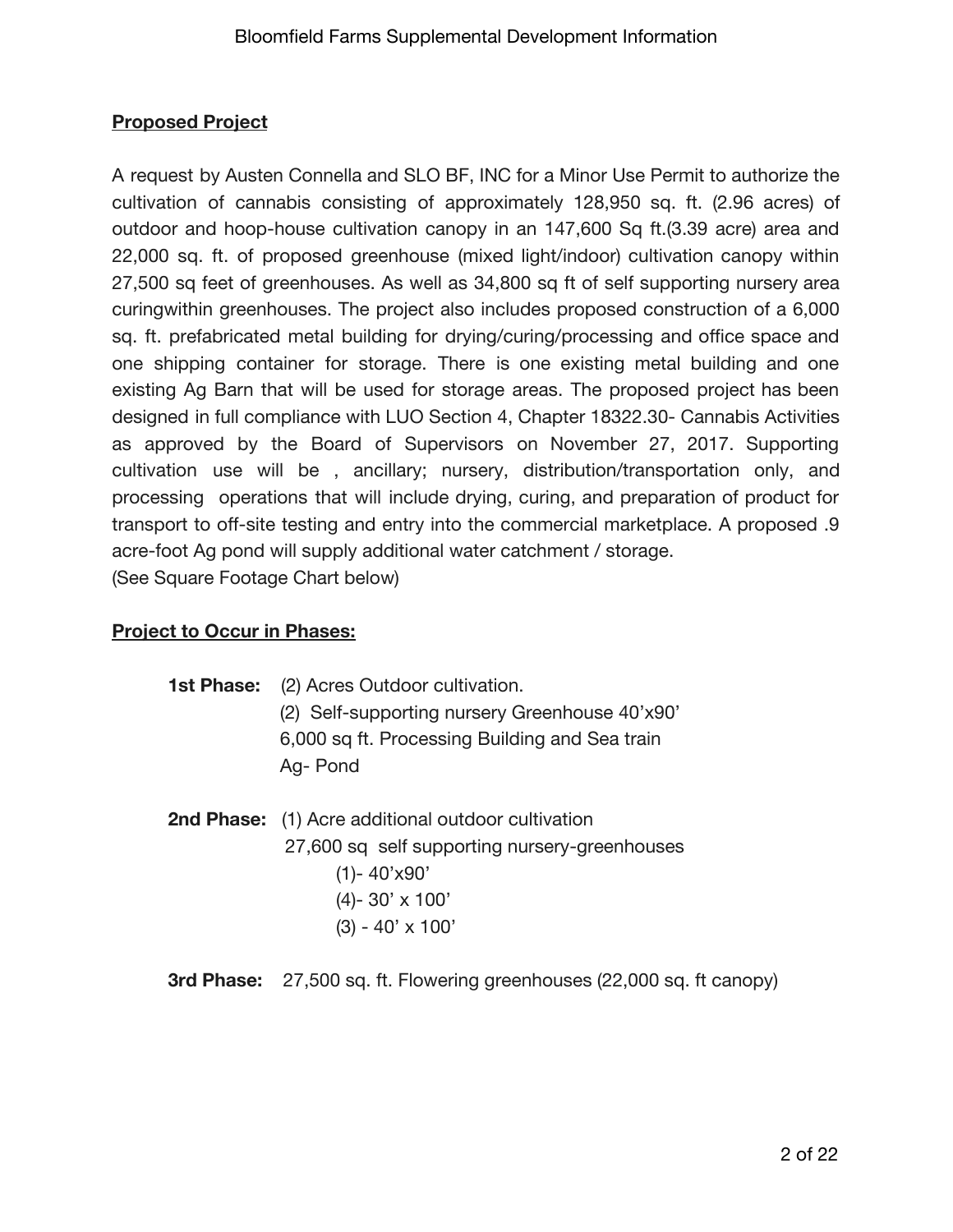## Legend/ Square Footage Chart

| 1#             | <b>Proposed Outdoor Cultivation Item</b> | <b>Square Footage Proposed</b> | Acres       | Canopy  | <b>Canopy Acres</b> |
|----------------|------------------------------------------|--------------------------------|-------------|---------|---------------------|
|                | Outdoor Area with Hoop houses (#1)       | 65,000 1.492                   |             | 48.750  | 1.119               |
| 2              | Outdoor Area with Hoop houses (#2)       |                                | 4.800 0.110 | 3.600   | 0.083               |
| 3              | Outdoor Area with Hoop houses (#3)       | 4.800 0.110                    |             | 3.600   | 0.083               |
| $\overline{4}$ | Outdoor Area (no hoop houses)            | 18,000 0.110                   |             | 18,000  | 0.110               |
| 5              | Outdoor Area (no hoop houses)            | 30,000 0.689                   |             | 30,000  | 0.689               |
| 6              | Outdoor Area (no hoop houses)            | 15,000 0.344                   |             | 15,000  | 0.344               |
|                | Outdoor Area (no hoop houses)            | 10,000 0.230                   |             | 10.000  | 0.230               |
|                | Total                                    | 147.600 3.388                  |             | 128.950 | 2.960               |

Notes:\*\* Hoop House Canopy= 75% Walkway=25 %

| # | <b>Proposed Indoor Cultivation Item</b>                                                                                                                                                                                                                                                                                            |       | <b>Square Footage Proposed Cultivation Canopy</b> |        |
|---|------------------------------------------------------------------------------------------------------------------------------------------------------------------------------------------------------------------------------------------------------------------------------------------------------------------------------------|-------|---------------------------------------------------|--------|
|   | Greenhouses (6 @ 42x109 Gutter connected)                                                                                                                                                                                                                                                                                          |       | 27,500                                            | 22,000 |
|   |                                                                                                                                                                                                                                                                                                                                    | Total | 27,500                                            | 22.000 |
|   | $\mathbf{M}$ $\mathbf{L}$ $\mathbf{L}$ $\mathbf{L}$ $\mathbf{L}$ $\mathbf{L}$ $\mathbf{L}$ $\mathbf{L}$ $\mathbf{L}$ $\mathbf{L}$ $\mathbf{L}$ $\mathbf{L}$ $\mathbf{L}$ $\mathbf{L}$ $\mathbf{L}$ $\mathbf{L}$ $\mathbf{L}$ $\mathbf{L}$ $\mathbf{L}$ $\mathbf{L}$ $\mathbf{L}$ $\mathbf{L}$ $\mathbf{L}$ $\mathbf{L}$ $\mathbf{$ |       |                                                   |        |

Notes: \*\*Indoor cultivation will not exceed 22,000 sf #. \*see floor plan

| l# | Nursery Area***                                                                                                                                                                                                                                                                                                                                                                                           |                   | Dimensions Square Footage Proposed |
|----|-----------------------------------------------------------------------------------------------------------------------------------------------------------------------------------------------------------------------------------------------------------------------------------------------------------------------------------------------------------------------------------------------------------|-------------------|------------------------------------|
| 19 | Nursery Area Greenhouse                                                                                                                                                                                                                                                                                                                                                                                   | $40' \times 90'$  | 3,600                              |
| 10 | Nursery Area Greenhouse                                                                                                                                                                                                                                                                                                                                                                                   | $40' \times 90'$  | 3,600                              |
| 11 | Nursery Area Greenhouse                                                                                                                                                                                                                                                                                                                                                                                   | $40' \times 90'$  | 3.600                              |
| 12 | Nursery Area Greenhouse                                                                                                                                                                                                                                                                                                                                                                                   | 40'x 300'         | 12,000                             |
| 13 | Nursery Area Greenhouse (2@30'-wide. gutter connected)                                                                                                                                                                                                                                                                                                                                                    | $60' \times 200'$ | 12,000                             |
|    |                                                                                                                                                                                                                                                                                                                                                                                                           | Total             | 34,800                             |
|    | $M_{\odot}$ ( $\rightarrow$ 0.1 M $\rightarrow$ 1.1 M $\rightarrow$ 1.1 m $\rightarrow$ 1.1 m $\rightarrow$ 1.1 m $\rightarrow$ 1.1 m $\rightarrow$ 1.1 m $\rightarrow$ 1.1 m $\rightarrow$ 1.1 m $\rightarrow$ 1.1 m $\rightarrow$ 1.1 m $\rightarrow$ 1.1 m $\rightarrow$ 1.1 m $\rightarrow$ 1.1 m $\rightarrow$ 1.1 m $\rightarrow$ 1.1 m $\rightarrow$ 1.1 m $\rightarrow$ 1.1 m $\rightarrow$ 1.1 m |                   |                                    |

Notes: \*\*All Nursery areas are for self-supporting ancillary use only

| #  | Other Items Used / Proposed for Cannabis               | <b>Square Footage Proposed</b> |
|----|--------------------------------------------------------|--------------------------------|
| 15 | Existing Ag Building - Nutrient storage                | 2,575                          |
| 16 | Proposed Steel Building - Processing / Office / Drying | 6,000                          |
| 17 | Proposed Sea train/Storage - (Pesticides)              | 320                            |
| 18 | Existing Storage (equipment/fuel)                      | 1,320                          |
| 19 | Proposed Storage (Pesticides/ Nutrients)               | 365                            |
| 20 | Proposed Trash / Recycle / Compost Area                | 1,000                          |
| 21 | Proposed Compost Waste Area                            | 4,400                          |
| 22 | Proposed Drainage Basin                                | 5,500                          |
| 23 | Existing Shade structure / Proposed Water storage      | 400                            |
| 24 | Existing Shade structure / Proposed Water storage      | 400                            |
| 25 | Existing Shade structure / Proposed Water storage      | 400                            |
| 26 | Existing Well / Water tank                             | 100                            |
| 27 | Existing Parking area (20 spaces @ 8'x18')             | 2,880                          |
| 28 | Proposed Handicap Parking                              | 375                            |
| 29 | Proposed Ag Pond / Drainage Basin                      | 9,000                          |
|    | Total                                                  | 35,035                         |
|    | <b>Total Proposed (NEW)</b>                            | 26,595                         |

| #  | Other Items Existing Onsite / NOT Used for Cannabis | <b>Square Footage</b> |
|----|-----------------------------------------------------|-----------------------|
| 30 | Existing Residence (#1)                             | 1850                  |
| 31 | Existing Residence (#2)                             | 350                   |
| 32 | <b>Existing Shed</b>                                | 400                   |
| 33 | <b>Existing Residence Carport</b>                   | 400                   |
|    | Total                                               | 3.000                 |

|    | <b>Project Total</b>                             | 244,935               |  |
|----|--------------------------------------------------|-----------------------|--|
| #  | <b>Other Items Existing Onsite TO BE REMOVED</b> | <b>Square Footage</b> |  |
| lχ | <b>Existing Ag Building</b>                      |                       |  |
|    | <b>Existing Arena</b>                            | $-11,360$             |  |
|    | Total                                            | $-15,132$             |  |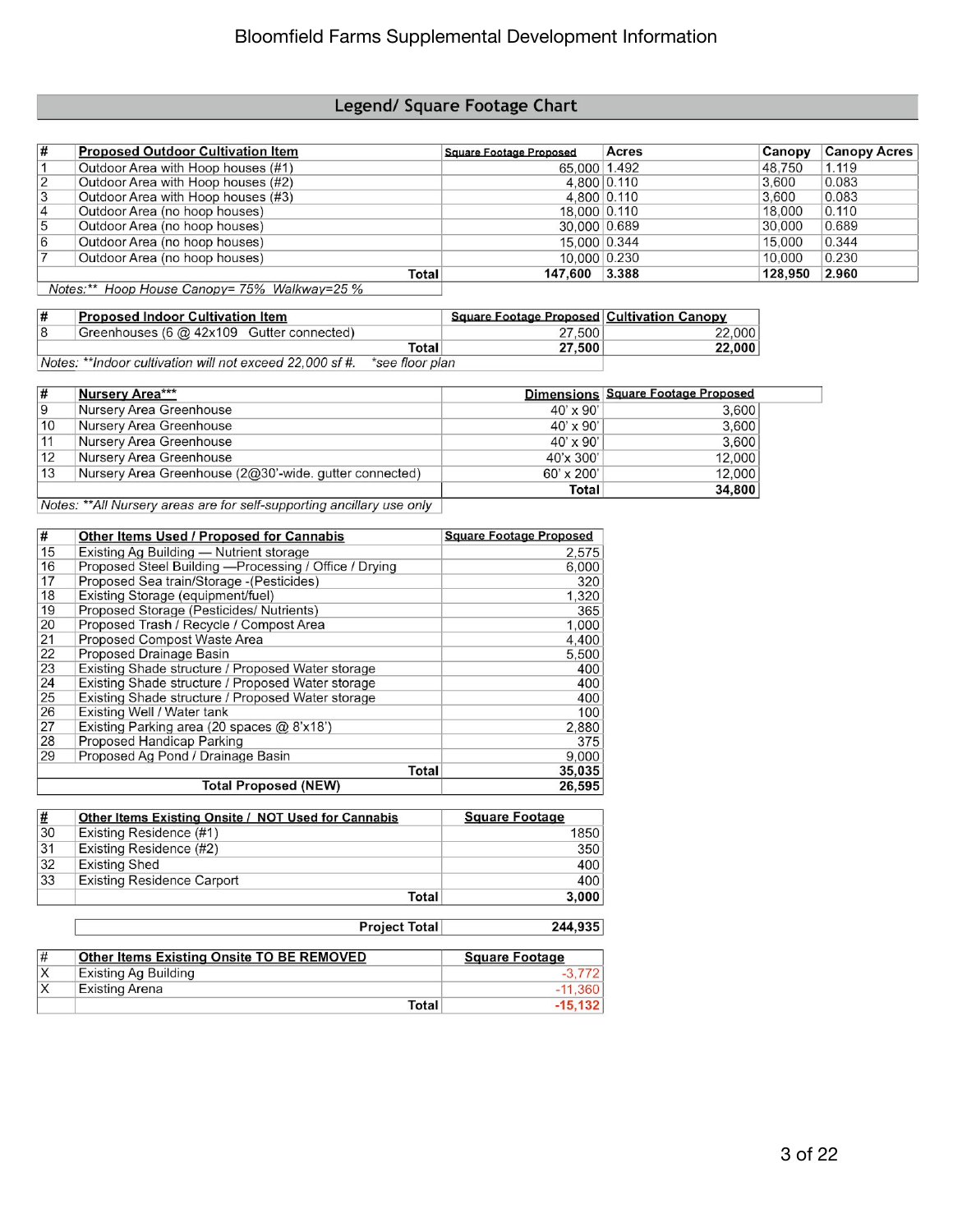# **Outdoor Cultivation**

The outdoor cultivation consists of hoop houses and outdoor canopy area for 2.94 acres of flowering cannabis canopy to be located center of the parcel. Secure fencing will be placed around the perimeter of the outdoor grow, with a compost and soil storage area encompassed in the fencing. An existing well will be utilized to irrigate the cannabis cultivation, with four 10,000 gallon water tanks located adjacent to the hoop houses under existing shade structures. Two existing buildings and a sea train located east of the hoop houses to be utilized for pesticide storage and organic nutrients. Portable toilets will be provided for use by agricultural staff.

Cultivation to occur in soil in-ground, in raised beds or in pots. All canopy shall be within clearly identified boundaries as defined by state and local laws.

**Staffing:** Outdoor cultivation will require 4-6 staff members during growing season. Cultivation staff will be responsible for making sure only organic standards are used, plants are watered, have correct nutrition and are pest free, to make sure that cultivation areas are kept clean and that all odor mitigation processes are being utilized.

The company compliance manager will be responsible for overseeing and making sure the staff are properly labeling and tagging plants for the track and trace program.

An additional 8-11 staff members will be brought in seasonally for the harvest season. 24' wide hoop houses for our outdoor cultivation will be used over approximately 1.7 acres of outdoor cultivation. These hoop houses will come in and out seasonally as needed.

# **Indoor Cultivation (Mixed-Light Greenhouse)**

The indoor cultivation greenhouse consists of a 27,500 sq. ft. greenhouse to hold a cultivation, canopy of up to 22,000 sq. ft located east of the outdoor cultivation area. Additional greenhouse space will be utilized for machinery/walkway clearance and other supportive uses for the cultivation. See the attached energy use section for details on lighting and other features of the greenhouses. See attached site plan for Greenhouse floor plans for canopy/walkway layout.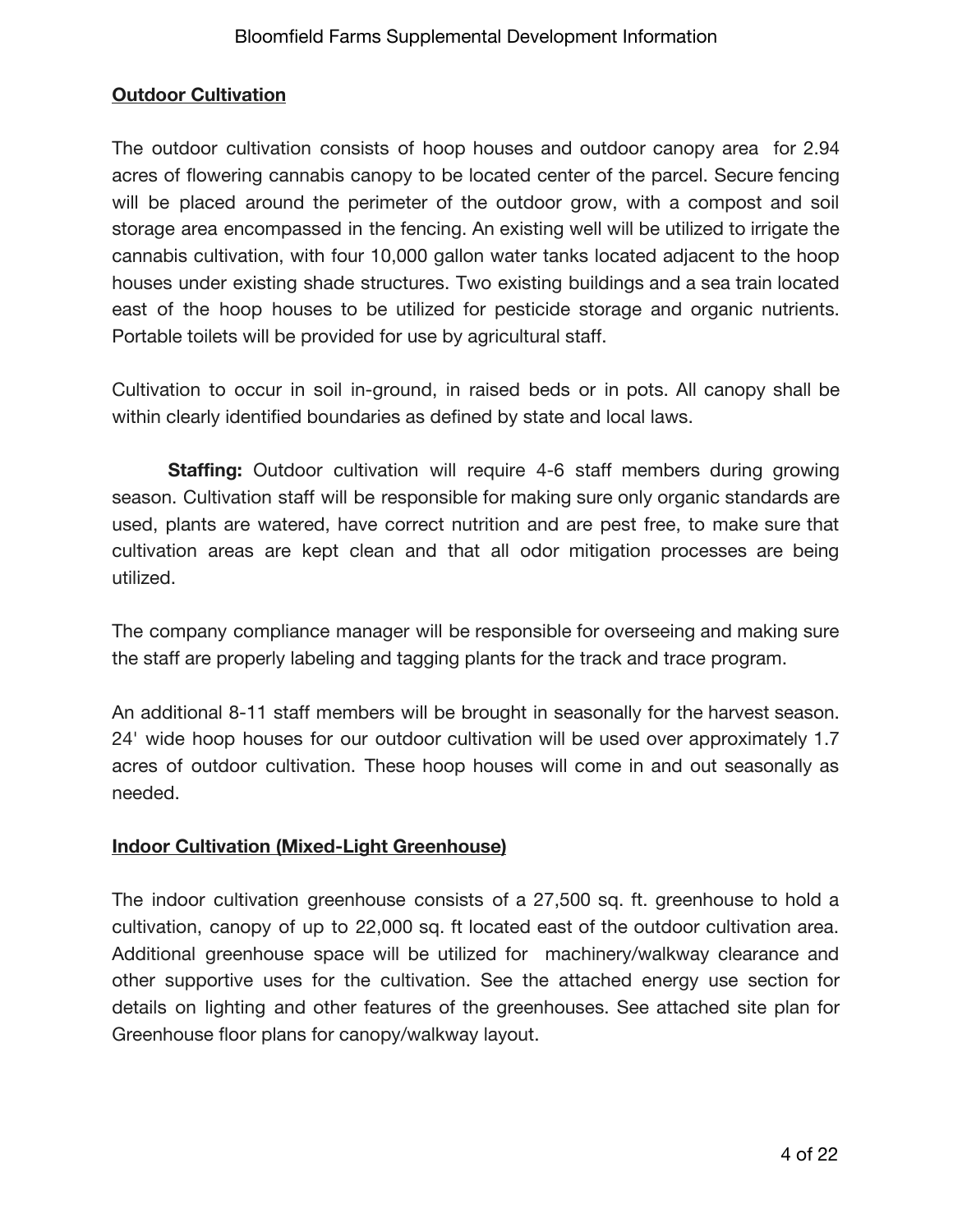Cultivation to occur in soil within raised beds or in pots. All canopy shall be within clearly identified boundaries as defined by state and local laws.

**Staffing:** Staff will be responsible for making sure all plants are watered, fed and that lighting cycle is being kept. At night the staff will be responsible for closing the greenhouse to block lights from being seen by adjacent properties. Staff will be responsible for making sure all plants are labeled for the track and trace program.

**Lighting:** Inside the greenhouses we will use 200+ 300-600 watt HID lighting fixtures to supplement plant growth. We plan on controlling all light pollution with light deprivation curtains on the inside of the greenhouse that will not let light escape outside the building. On the exterior of the greenhouses we do not plan on using any perimeter lighting due to light pollution that could affect plant growth. (See attached lighting plan for spacing/wattage)

### **Nursery Areas**

The 34,800 sq ft of self supporting nursery consists of permitted greenhouses and are located alongside the flowering greenhouses and on the southern side of the property.

Cultivation to occur in pots. All nursery activities (no flowering) shall be within clearly identified boundaries as defined by state and local laws

**Staffing:** Aforementioned staff will be responsible for nursery operations. Staff will be responsible for making sure plants are watered fed and kept pest free. Once plants are ready to *move* to flowering cycle staff will be responsible for moving them to greenhouse or outdoor cultivation area. Staff will be responsible for making sure all plants are labeled for the track and trace program.

**Lighting:** Inside the 5 nursery greenhouse we will use 300 watt LED/HID lighting fixtures to supplement plant growth. We plan on controlling all light pollution with light deprivation curtains on the outside of the greenhouses that will not let light escape outside the building. On the exterior of the nursery greenhouses we do not plan on using any perimeter lighting due to light pollution that could affect plant growth on outdoor crops. (see attached lighting plan)

### **Processing and Export of Product**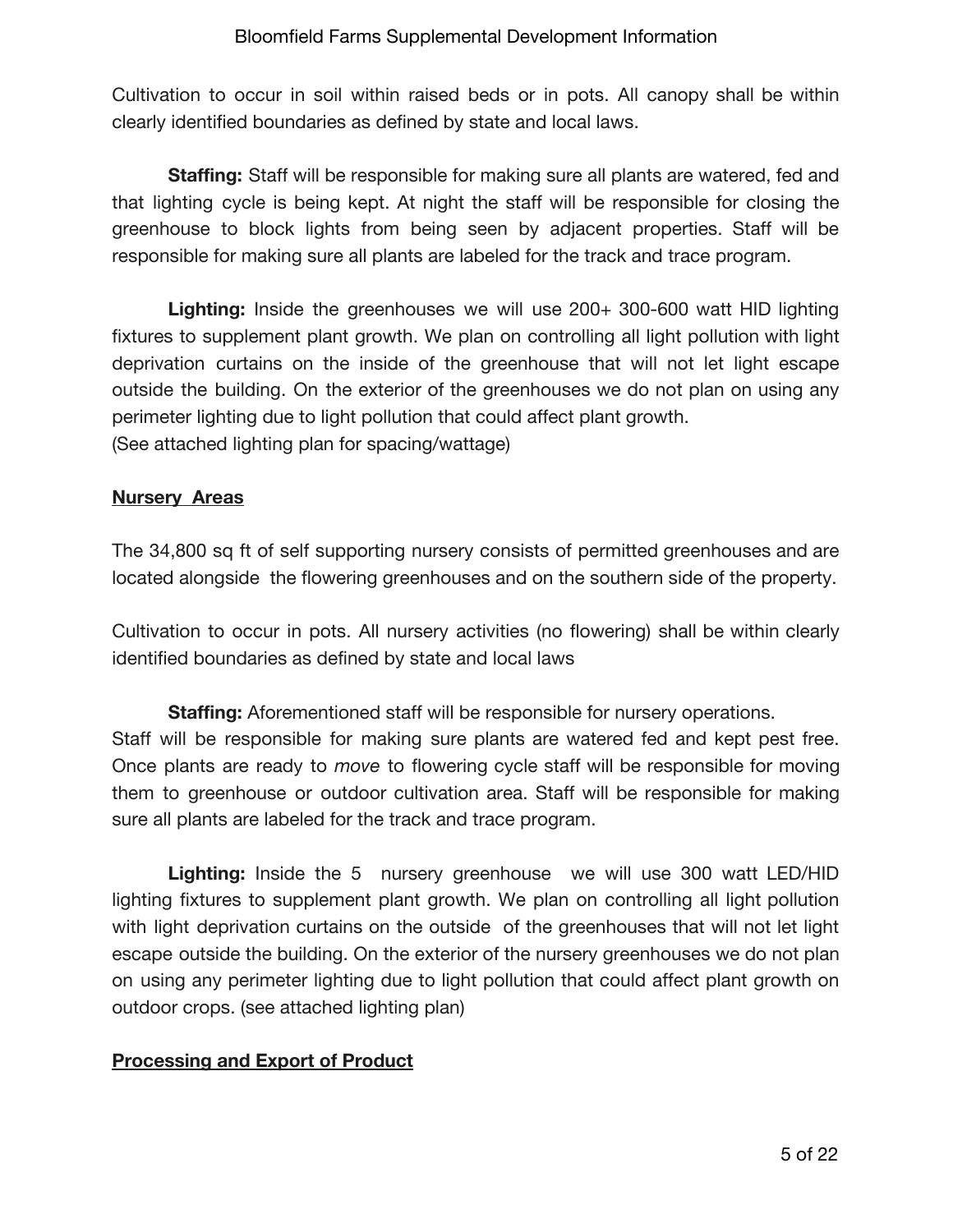The 6,000 sq. ft. proposed processing building will provide a secure space for the trimming and packaging of cannabis and will meet building standards for commercial occupancy. Applicant currently has a fully operational State Distribution/Transport license out of Nevada County. This License will be used to transport product from the site to off-site testing and entry into the commercial marketplace.

**Lighting:** Standard fluorescent and incandescent lighting will be used in building and will not cause any type of light pollution. Security lights will be used on perimeter of the building and will consist of downward directed fixtures with LED 100w bulbs. They will be on motion detectors and/or timers to control the "on" duration. They will be located at approximately 10' in height. Light fixtures will be installed as depicted on conceptual image included.

**Odor Control:** Odor mitigation for processing area will consist of (2-4) twelve inch carbon filters that will scrub all the air volume within processing building *every* 5 min.

**Harvest Procedure:** Once the cannabis is harvested, it will be taken into the processing facility for drying or freezing. The drying rooms are marked on the proposed floor plan. All rooms in the facility will be equipped with a security system, motion sensors and cameras. Each interior door will be equipped with commercial grade locks and require a fingerprint or keycard to access. The codes will be changed periodically and only provided to the managers. The exterior doors will also remain locked 24/7 and can only be accessed with a keycard or code.

Three drying rooms have been designed to allow a cohesive drying system. During the drying process, room 1 will be filled before moving to room 2 and 3. This allows all the cannabis in room 1 to dry and cure in a timely manner and not disrupt the cannabis harvest process. Typically, it takes 5-7 days for the flower to dry and be ready for processing.

Once all the cannabis is dry and cured, it will be removed from the drying racks and prepared for processing. At that time, the dried cannabis will be moved to the storage vault or drying room until it is ready to be trimmed. Trimming will take place in the processing room. Once all the drying has been finished, trimming will also be performed in those rooms.

After the cannabis is trimmed, it will packaged and stored in the vault room until ready for transport. The cannabis flower will be packaged in bulk flower, 1/8ths- ounces and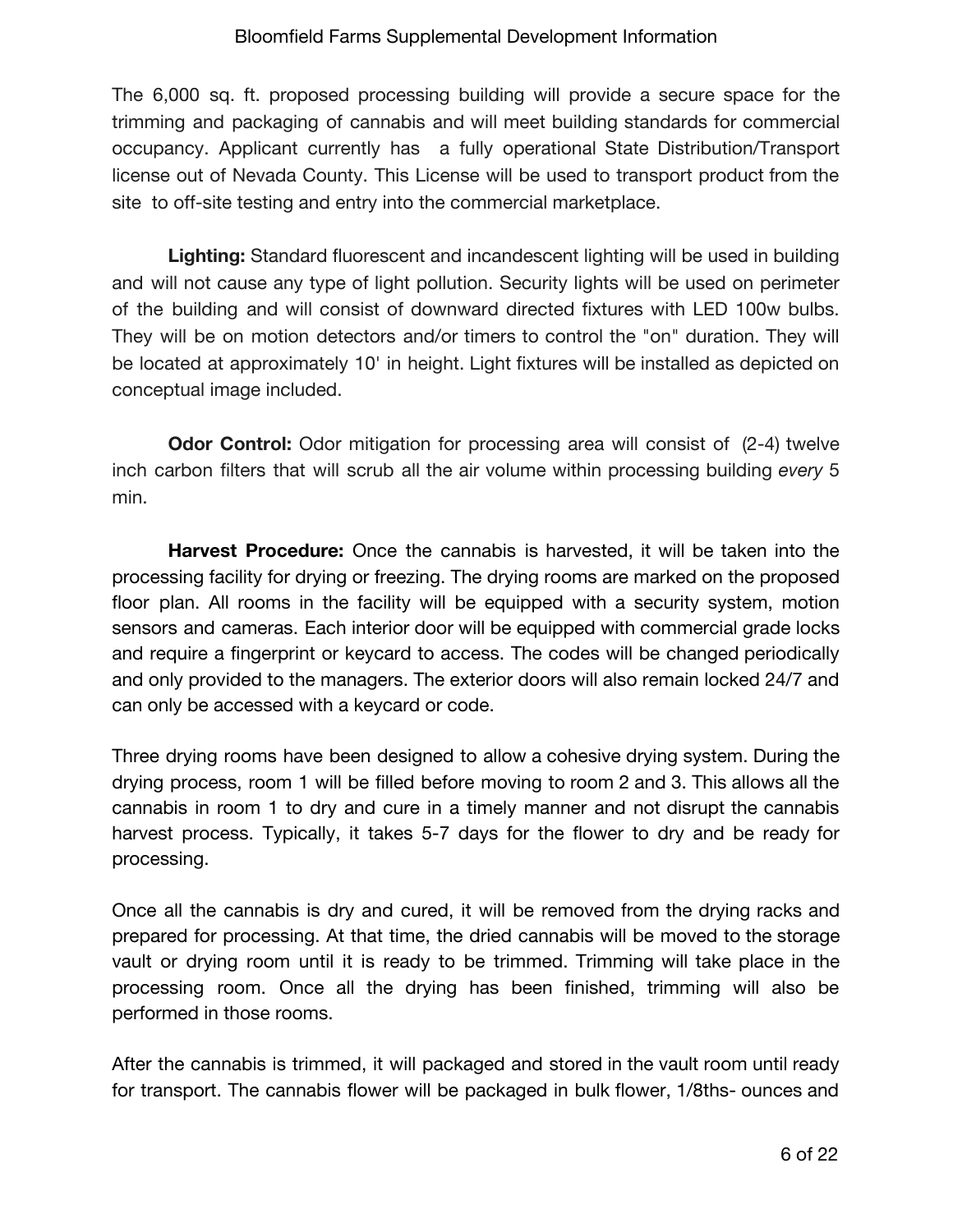pre rolls. A sanitary packaging room has been designated for packaging and labeling of goods.

**Freeze Dry Procedure**: Cannabis grown onsite will also be flash frozen and stored within a Freezer-unit (shipping container) inside processing building. This process invites the use of Dry Ice (C02) or liquid nitrogen. use a freezing tunnel: a covered conveyor belt system that flash- freezes the cannabis by utilizing liquid nitrogen.A commercial freezing tunnel will be used .As the cannabis passes through the freezing tunnel, liquid nitrogen sprayed from nozzles above the conveyor belt solidifies all water, fats and waxes within the material and eliminates the odor and flavor of chlorophyll (i.e., wet plant).

# **Staffing/Employee Safety**

The proposed operations are agricultural in nature and conducted according to controls in place for the industry. No manufacturing, dispensary, or public distribution activities are proposed. No public access to the site will occur at any time. The first phase of the cultivation operation (outdoor only) will require a total of 4 full time and 8 seasonal (harvest/processing) employees, including owner participation who will travel to the site each day in shifts (6am-3pm, and 12 pm- 9pm), 7 days a week (one employee will live onsite). For the second phase (expanded outdoor and nursery), the staffing levels will increase to 6 full time (2 on-site) and 9 seasonal employees. Operating times would stay the same, with hours approximately 6 am to 6 pm, 7 days a week. Once a year, during parts of the month of October and early september for outdoor harvest/processing , 8-11 additional employees are onsite for 2-3 weeks for a total of 12 to 19 people with processing hours of 9 am to 9pm. The 3rd phase and greenhouse operations will add 3 more harvests per year, during the months of February, May, and August. Product transport is anticipated after each harvest and will consist of 1 passenger van or utility vehicle accessing the site 1-3 times a day over the course of 1 week. This will occur at the end of March, May, August, and October/November to deliver the product to company partners. Farm Supplies and nutrients will be delivered twice per month by truck.

| <b>Employee Chart</b>                |                    |   |   |   |  |  |  |
|--------------------------------------|--------------------|---|---|---|--|--|--|
| Phase 2<br><b>Phase 1</b><br>Phase 3 |                    |   |   |   |  |  |  |
| <b>Full time</b><br>(2 Shifts)       | 6:00 AM to 6:00 PM | 3 | 4 | 6 |  |  |  |
| <b>Full time</b>                     | Lives Onsite       |   |   |   |  |  |  |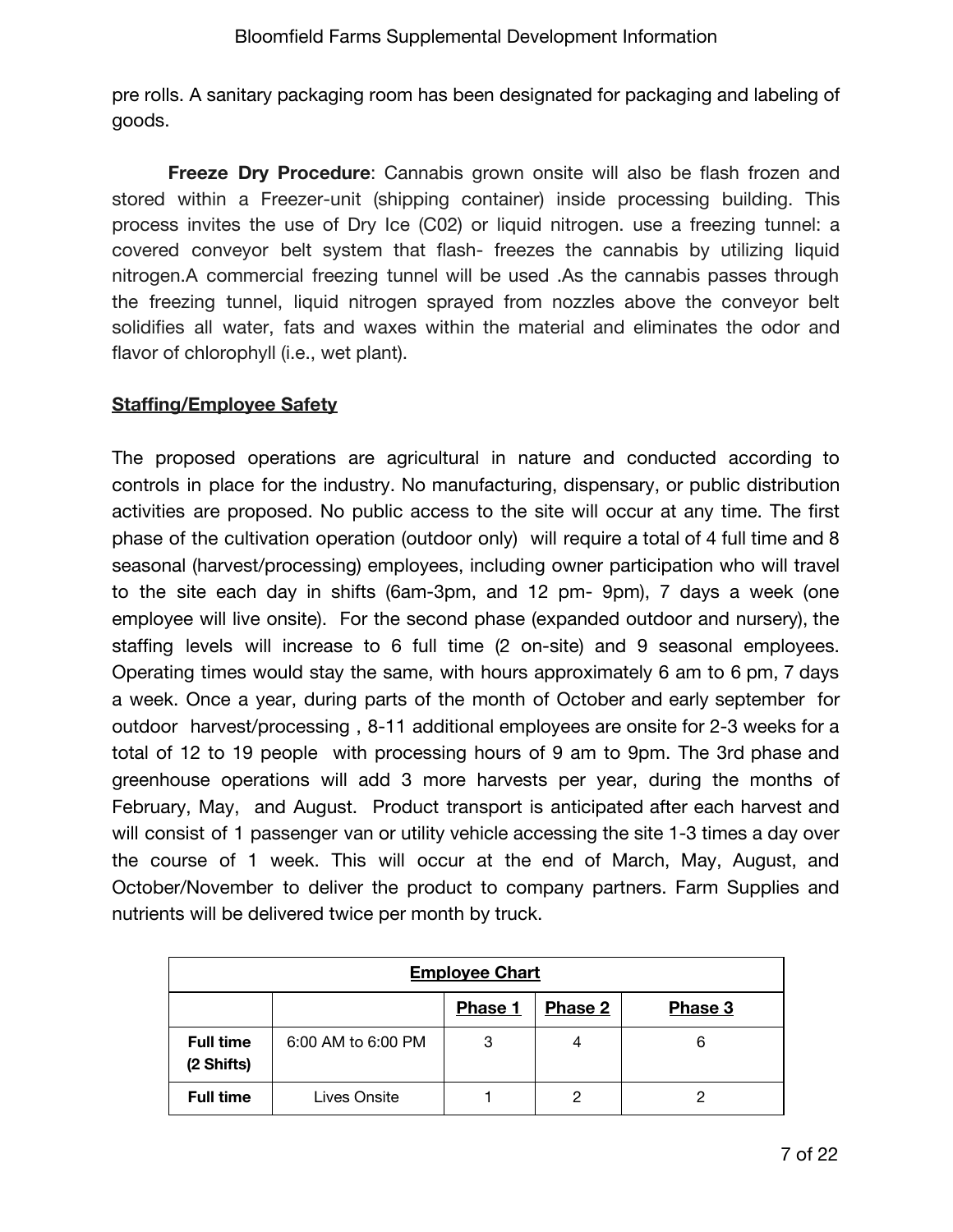| Seasonal/<br><b>Processing</b><br>9am-9pm | Harvest period<br>2-3 weeks | 8       | 9       | 11                |
|-------------------------------------------|-----------------------------|---------|---------|-------------------|
|                                           | <b>Months of Harvest</b>    | October | Oct/Nov | May/ Aug/Oct/ Feb |
|                                           | Total                       | 12      | 15      | 19                |

A cash carpooling incentive will be offered to employees to reduce the impact of operations to the surrounding neighbors and environment as well as reducing the number of trips generated. On an average day there will be 9 employees on site when at full production capacity.

Two owners have undergone "CAL-OSHA 30" training and all employees will be trained on rules outlined in the Business Plan, Security Plan, Heat Illness Prevention Plan, and our Illness and Injury Prevention Program, including appropriate behavior in and around the facility and the Paso Robles area.

(See attached Employee Safety Manual and aforementioned plans and programs)

## **Security**

### **Onsite Security Measures:**

The security plan is in compliance with State guidelines and 22.40.404.D-Security to restrict access to only those intended and to deter trespass and theft of cannabis and securely store all cannabis to prevent diversion, theft, and loss.The proposed security plan includes placement of several cameras at key locations throughout the property to ensure that unauthorized access does not occur. The property is fully fenced metal 5 foot tall cattle fencing and wood fencing in some areas. The cultivation area will have 6 foot fencing installed as part of the phase 1 buildout process and have durable black or tan cloth. Proposed security operations include presence of trained dogs who continually roam the property and provide ample protection against any potential criminal intrusion.

Security lights will be used on perimeter of the buildings and flowing greenhouses and will consist of downward directed fixtures with 80-100w LED bulbs. They will be on motion detectors and/or timers to control the "on" duration. They will be located at approximately 10' in height.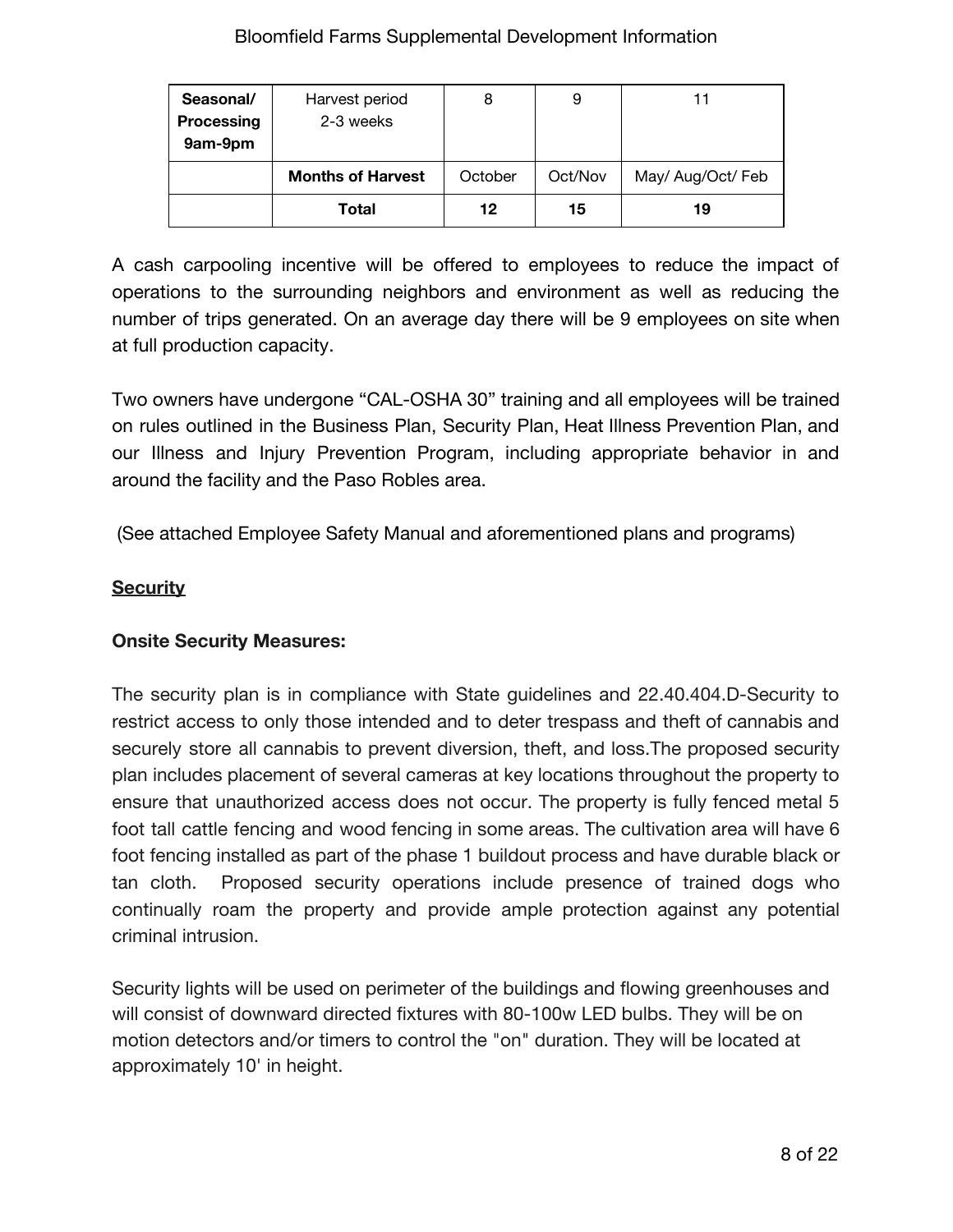

example security light

Staff security measures ensure that product is not removed from the site except through proper channels for distribution purposes. Security Plan will be approved by Sheriff during business license approval. The site will operate in full compliance with State licensing requirements for track and trace which will further ensure adherence to security protocols.

(See attached security plan)

## **Odor Management Plan**

Odor mitigation will consist of many twelve inch carbon filters that will scrub all the air volume within greenhouse and processing areas *every* 5 min. This greenhouse will also be equipped with a state of the art odor management system such as Byers odor control system or a similarly designed system.

Odor from the cultivation areas is naturally mitigated by the distance to the nearest residence being over a minimum of 500 feet away, and construction of hoop houses over the flowering cultivation areas as well as mixed-light greenhouse construction with odor controls established according to industry standards.

Odor from the outdoor cultivation areas is naturally mitigated by the project design in full compliance with the requirements outlined in Ordinance Section 22.40.050.D.8-Nuisance Odors, as the cultivation is sited and operated in full compliance with setback requirements in regards to public right-of-way and property lines. Compliance with the County's monitoring program will ensure that any concerns due to nuisance odors that may be raised will be addressed as appropriate. No additional mitigation other than proper location and operation in compliance with the ordinance is required for odor management of outdoor cultivation.

The greenhouses will be maintained with an activated carbon matrix odor control and air handling system to provide internal pressurized air conditioning, temperature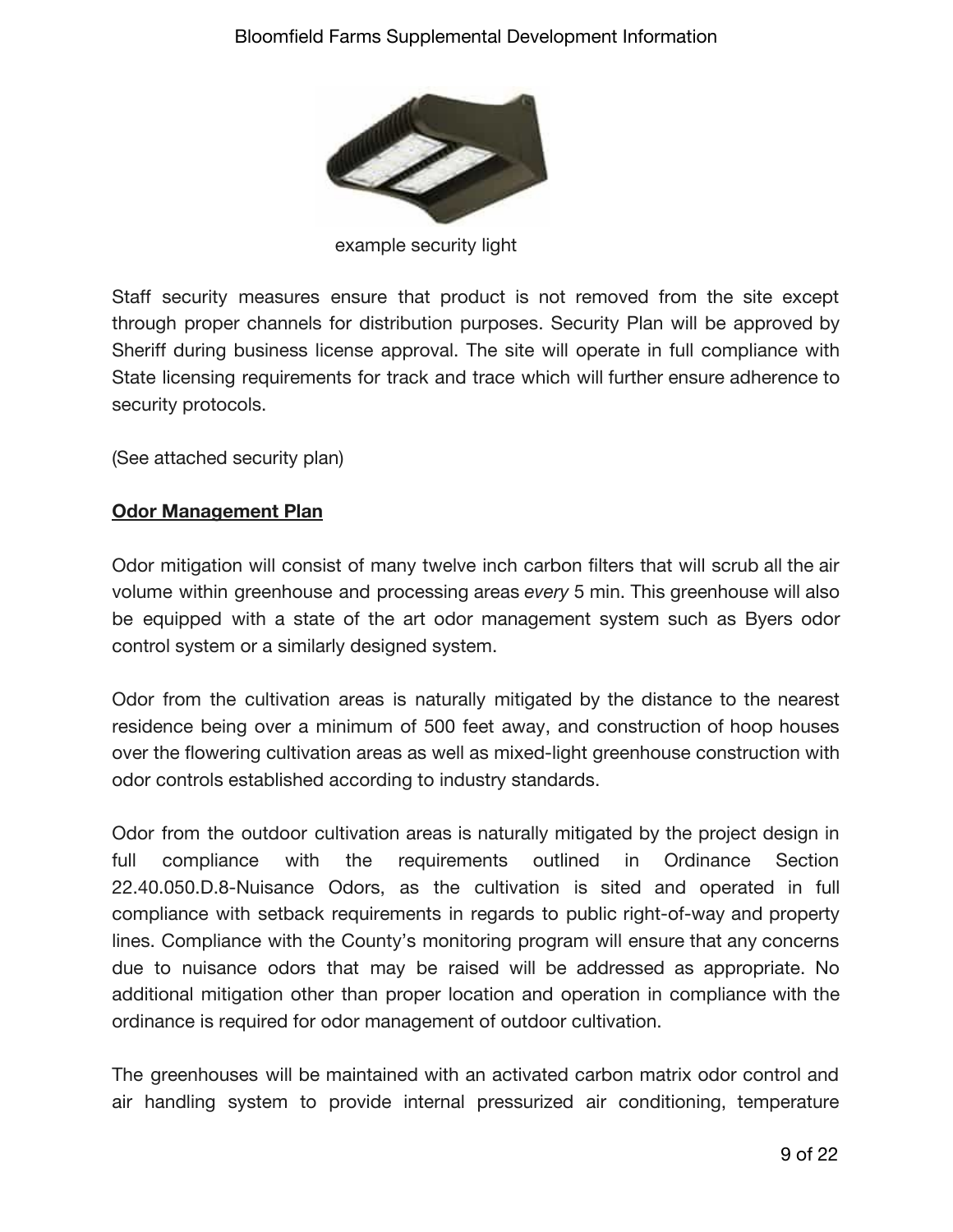control, and extensive air filtration odor control. This system is compliant with Section 22.404.050D.8- Nuisance Odors by providing sufficient mechanical ventilation controls including misting and evaporative coolers that work in conjunction with an activated carbon filtration system installed within the structure.

Greenhouse exhaust fans are fitted with a ring of nozzles that atomize liquids under high-pressure into billions of micro-fine water droplets (or fog). The system injects a highly concentrated (1:1000) mixture of odor-neutralizer into the water fog before dispersing into the air. The droplets' small size (1/10th the diameter of a human hair) creates more surface area which speeds evaporation, instantly releasing the odor-neutralizing product that traps airborne odors and bio-degrades the unpleasant smell.

System will use the best available product such as CupriDyne Clean which is a 100% safe, all natural solution that doesn't just mask odor it eliminates all types of Industrial Odor. Through the use of common essential nutrients, CupriDyne Clean breaks down all organically derived odors by means of safe, gentle and effective oxidation.

The complete system includes high-pressure pumps, distribution lines, fog rings and injector(s). One pump unit can accommodate multiple exhaust points and support separate zones as required.

# **Carbon Filter Technical Data:**

- Max Exhaust CFM: 1260 cfm / 2100  $m^3h \otimes 0.1$  sec contact time
- Max Recirculating (Scrubbing) CFM: 2520 cfm / 4200 m<sup>3</sup>h
- Recommended Min Airflow: 630 cfm / 1056 m<sup>3</sup>/h
- Prefilter: Yes
- Flange: 10", 12", 14"
- Dimensions: (with pre-filter)
	- Outside Diameter: 42cm / 16.5"
	- Height: 150cm / 60"
- Total Weight: 71kg / 156lbs
- Carbon Weight: 56kg / 123lbs
- Carbon Bed Depth: 6.5cm / 2.56"
- Max Operating Temp: 80°C
- Pressure drop at max cfm: 180pa / .75"wg

# **Signage**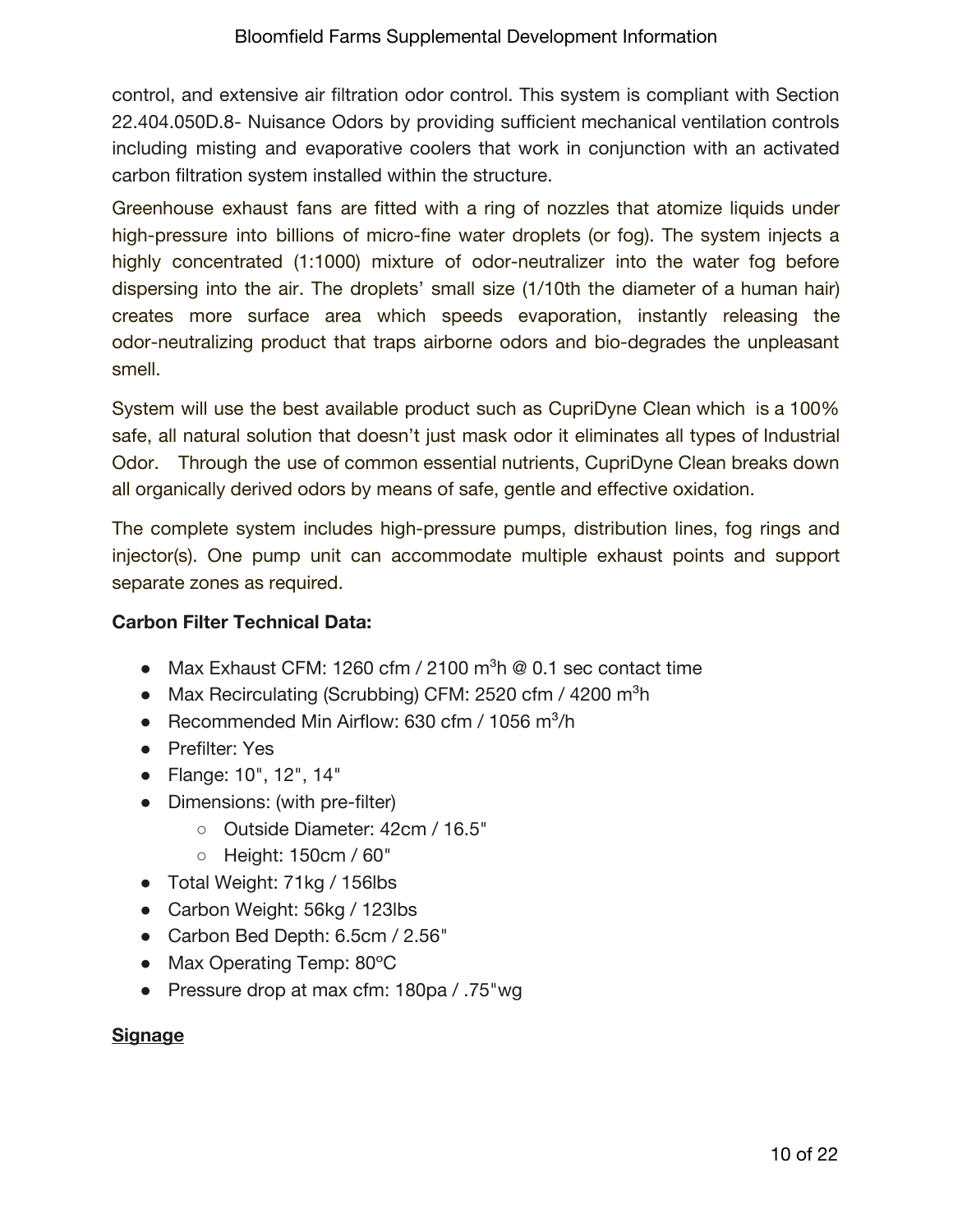A 24" x 24" entrance sign will be located at the main entrance gate (see site plan) approximately 50' from the public right away. It will be a carved wooden board approximately 2 inches thick mounted with bolts to a supporting 4x4 post approximately 3' from the ground. It will include Bloomfield Farms logo.

All signs on the property will comply with local and state law, including Chapter 23.04.300 of the San Luis Obispo County municipal code, the Medicinal and Adult Use Cannabis Regulation and Safety Act, and any applicable regulations. No signs will be constructed, displayed or altered without obtaining a sign permit from the County, unless the sign is exempted from the permit requirement pursuant to County Code Section 23.04.306(b). No prohibited signs or materials will be used.

Upon initial entry to the property, a NO TRESPASSING sign will be installed with language in accordance with applicable County and State laws and codes.

At the main point of entry, County required notices for land use shall be posted as required by the Cannabis Ordinance.

Upon arrival at the cultivation site, "Parking" signs will identify the general parking location. NO PARKING and EMERGENCY ACCESS signage will be installed at applicable locations to ensure the site remains accessible at all times.

Handicap parking space(s) will be identified with code compliant signage and markings.

Handicap path of travel from the parking area to the point of entry to the Greenhouses will be identified with code compliant signage and markings, as applicable.

NO TRESPASSING and video surveillance warning signage shall be installed at the main point of entry to the site.

Safety signage, in compliance with OSHA standards, is to be installed at the interior/ exterior of the Greenhouses, as applicable.

Safety signage, in compliance with OSHA standards, is to be installed on all material storage containers, as applicable.

### **Parking**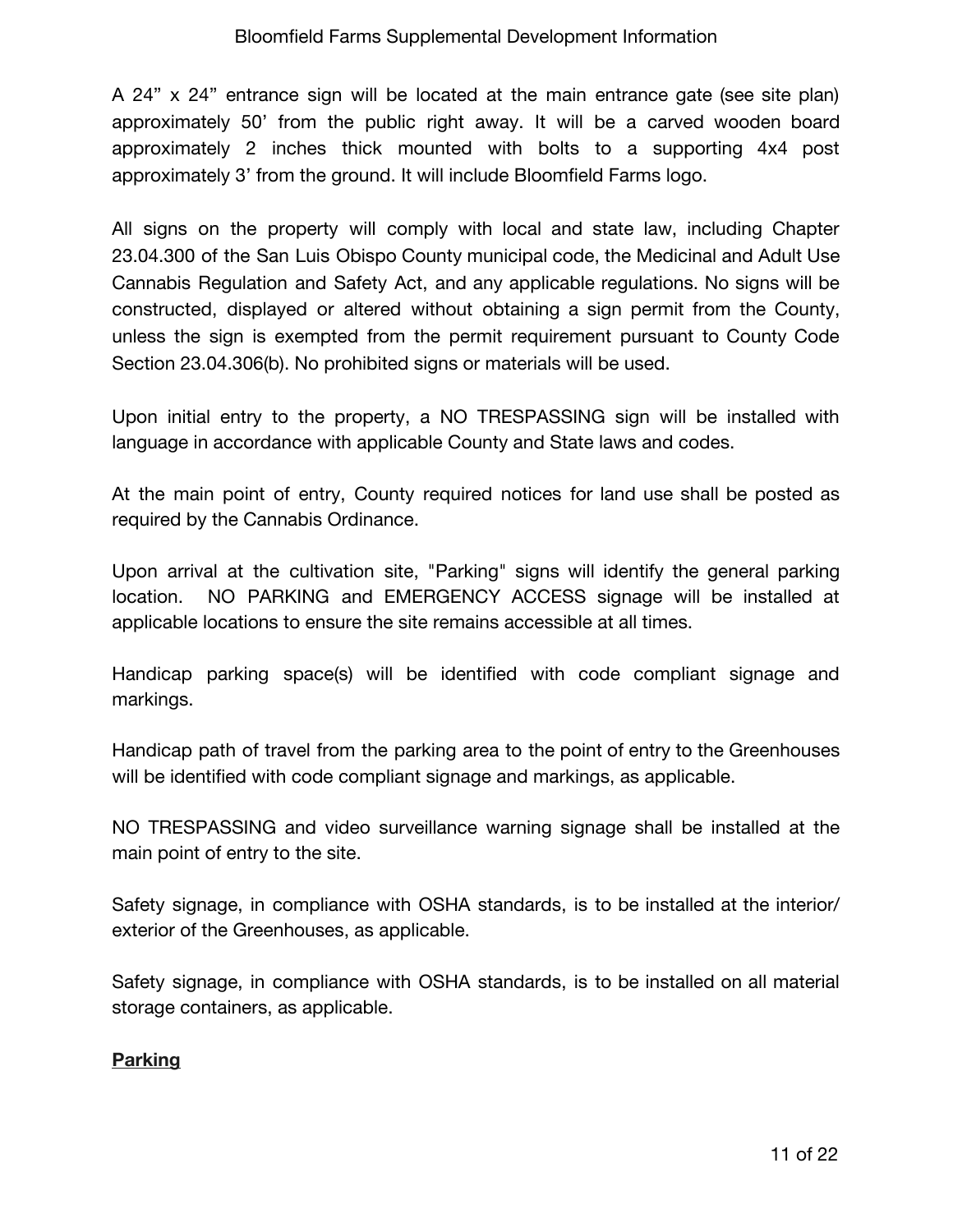The property site provides ample parking areas (20 spaces) for the cultivation operations and are not in conflict with any adjacent properties or uses. Accessible parking spaces will be provided in accordance with building code requirements for the proposed greenhouses. Sufficient usable area is provided to meet the parking needs of all employees, visitors and loading activities entirely on site. Twenty parking spaces have been designated for employee parking.

Due to the limited nature of the staff required for the operation, parking standards as outlined in Chapter 22.18, Nursery Specialties are not appropriate for the project. The following findings are provided for use in a request for modification of parking standards of Chapter 22.18, Nursery Specialties, the following findings support the request to modify the parking standards:

• a. The characteristics of the project, which consists of a cannabis cultivation consisting of outdoor and indoor uses, with seasonal temporary staff, do not necessitate the number of parking spaces, types of design or improvements required by this chapter. The agricultural cultivation staff can be accommodated in the existing level and has been improved with base material, and will be marked and designated for parking.

• b. The proposed parking area that consists of an aggregate base-improved parking lot with cone designations is adequate to accommodate all parking needs on site generated by the use, as the operation will be staffed by staff cultivating an agricultural product and there are no site constraints as far as space availability for the cultivation use.

• c. No traffic safety problems will result from the proposed modification of the parking standards as there is ample existing parking on the site for the cannabis cultivation business, the parking location is located well away from any public right of way, and there is adequate space surrounding the parking area for any turning movement within the fenced area of the project site.

\*If it is considered a modification to parking standards is required, the above description provides adequate findings in accordance with Chapter 22.18.020.H:

# **Records**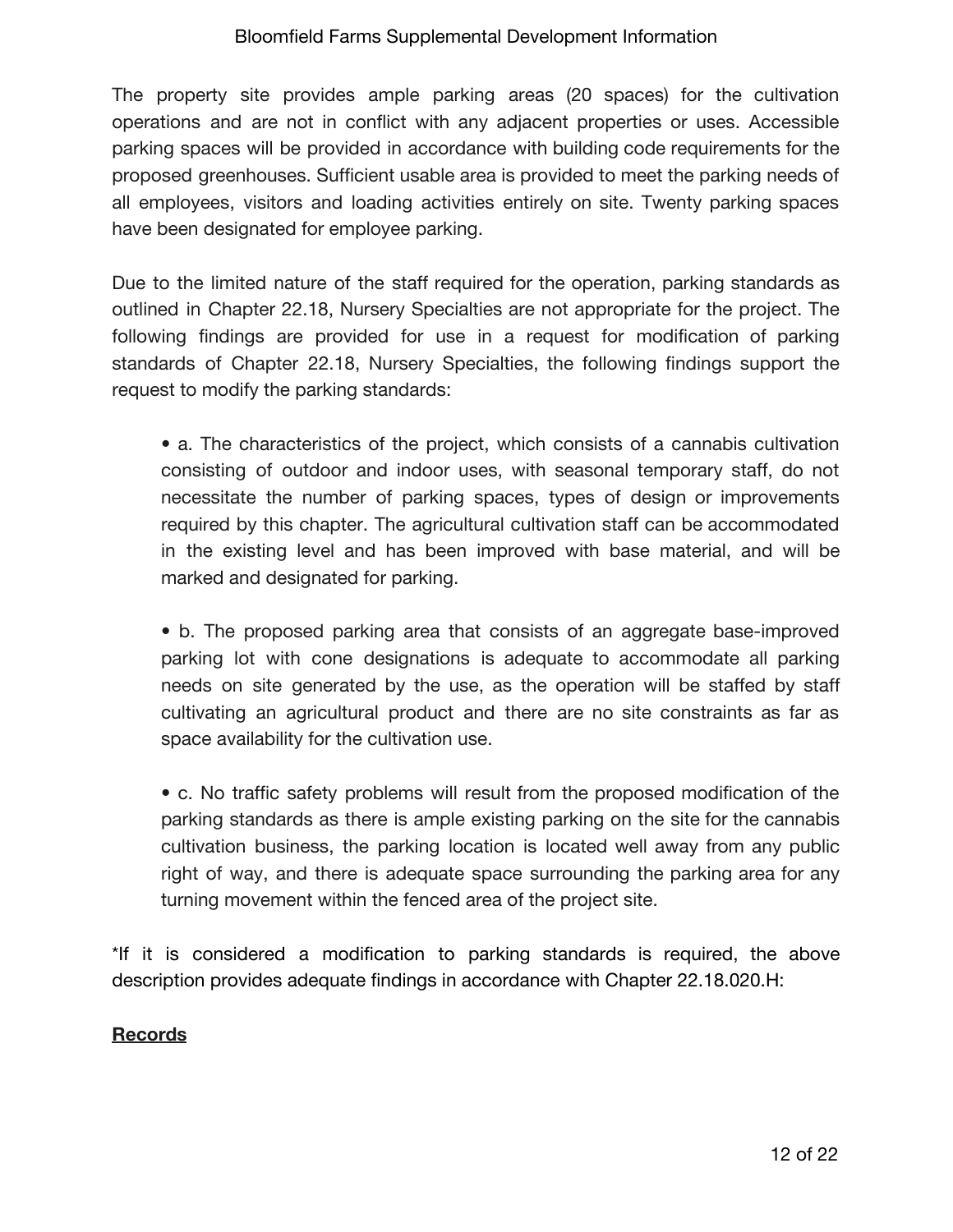Clear and adequate records will be maintained in compliance with all applicable State and County requirements including METRC and CCA reporting. Third Party tracking/analytic Software will be used in conjunction with METRIC/Track and Trace.

#### **Neighborhood Compatibility**

Cannabis cultivation is established in the surrounding area as well as other commercial agricultural projects. No sensitive uses are located in the vicinity of this project of this site. No neighborhood compatibility issues are anticipated.

### **Pesticide and Fertilizer Usage and Storage**

Pesticide and fertilizer usage will be conducted according to the County of San Luis Obispo Department of Agriculture by obtaining an Operator Identification Number and complying with all application, reporting, and use requirements. Products used onsite are stored inside shipping containers or sheds in small containers within spill containment bins and consist of the following: Activia, Regalia, Venerate, Mildew Cure, neem oil, rosemary oil, Dawn dish soap, Monterey County insect spray, SM99, Dipel, Green Clean, Nutrients Grow/Bloom, guanos, Silica Blast, kelp meal, fish meal, organic amendments etc. (See pesticide plan)

Pesticide/agricultural chemical Storage and use is described on project site map

| #15 Existing Ag building    | - Nutrient storage  |
|-----------------------------|---------------------|
| #17 Proposed Sea-Train 8x40 | - Pesticide storage |

#18 Existing Steel Building - Fuel/equipment storage

### **Setbacks**

Land Use Ordinance Section 22.40 standard is set for outdoor cannabis cultivation sites to be setback 300 feet from all property lines and public rights of way and indoor cultivation setback to 30'. All outdoor garden areas are located 300' from the northern and southern property lines, 1000' feet from the western property line and 850' from the eastern property liner, The cultivation area is over 600 feet from neighboring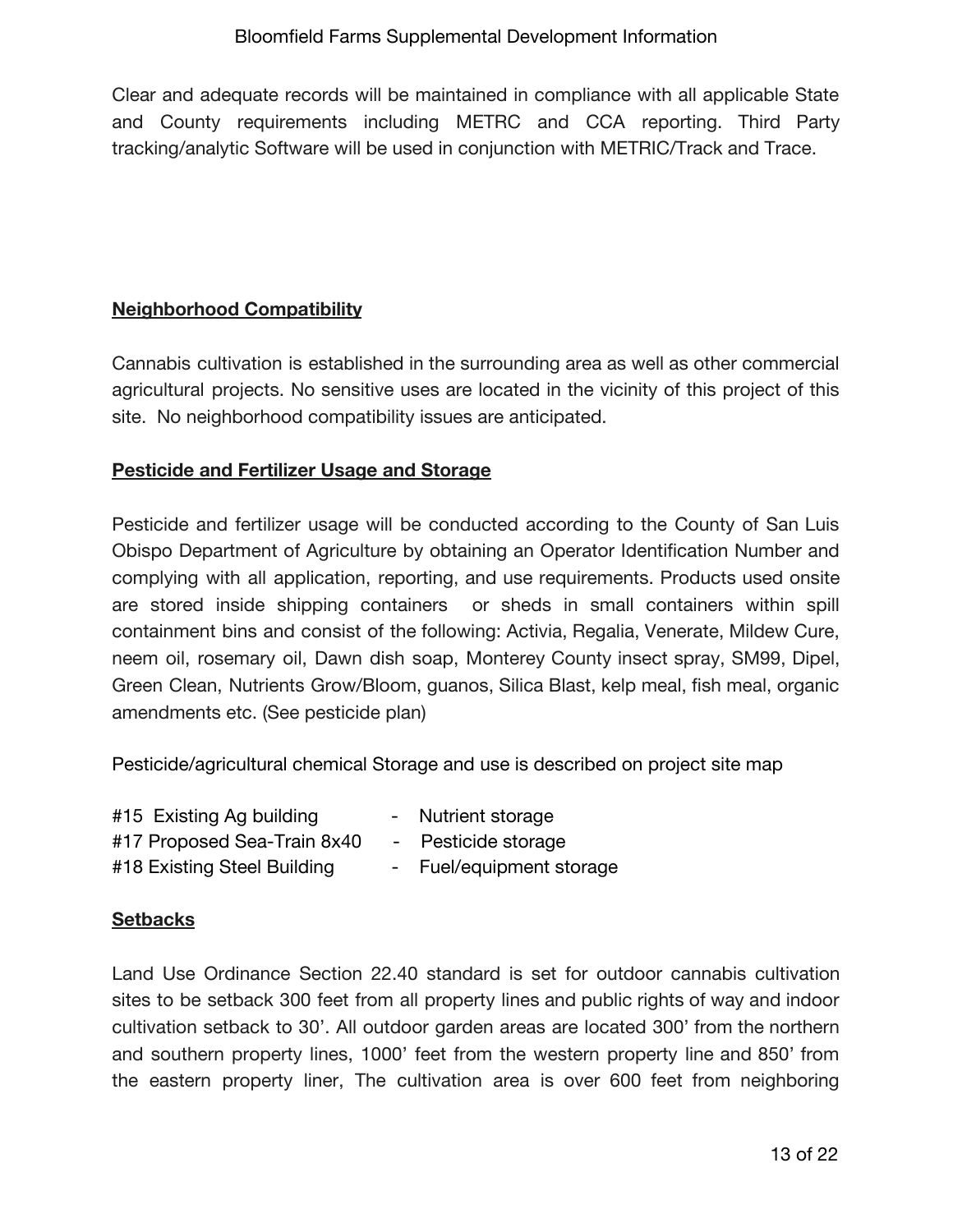residences bordering existing vineyards and cattle ranches and pose no issues with neighboring uses.

We have conducted a detailed location analysis of our property. The parcel meets the sensitive use buffers of both the county and the State. Nearest sensitive receptors (schools, parks, libraries, licensed recovery facilities, et.al) are located well outside the 1000-foot setback required by 22.40. D.1. The nearest sensitive receptors are in the city of Paso Robles approximately 5 miles from the project site. The nearest off-site residential structure is over 600 feet from the nearest proposed cultivation area.

### **Air Quality**

The project is located on an existing parcel accessed via paved road entrance with minimal grading proposed and no dust effects are anticipated.

### **Grading**

Grading is proposed for Drainage purposes, i.e. basin and ag/pond and trenching. All other cultivation and construction will occur on existing grade except in outdoor area #6. Total grading estimated to be 10,000 yards with 5,000 cubic yards cut and 5,000 cubic yards fill for a net balance. With maximum depth 3 feet cut/fill. (Please See preliminary drainage/grading plan for details.)

### **Access, Screening and Fencing**

Access to the site is provided from an existing private driveway located on the subject property. A locked gate will be installed at the entrance and will meet Section 503.5 of the California Fire Code Requirements:

- 1. All gates shall be set back from the road a minimum of 30 feet from the edge of the roadway. The gate shall open to allow a vehicle to stop without obstructing traffic on the public road. Local ordinance, certain conditions or San Luis Obispo County Public Works may require greater setback.
- 2. All gates shall be 2 feet wider on each side of the road/ driveway.
- 3. All electric gates shall automatically open with no special knowledge upon exiting.
- 4. All electric gates shall have a KNOX switch for emergency Fire Department access.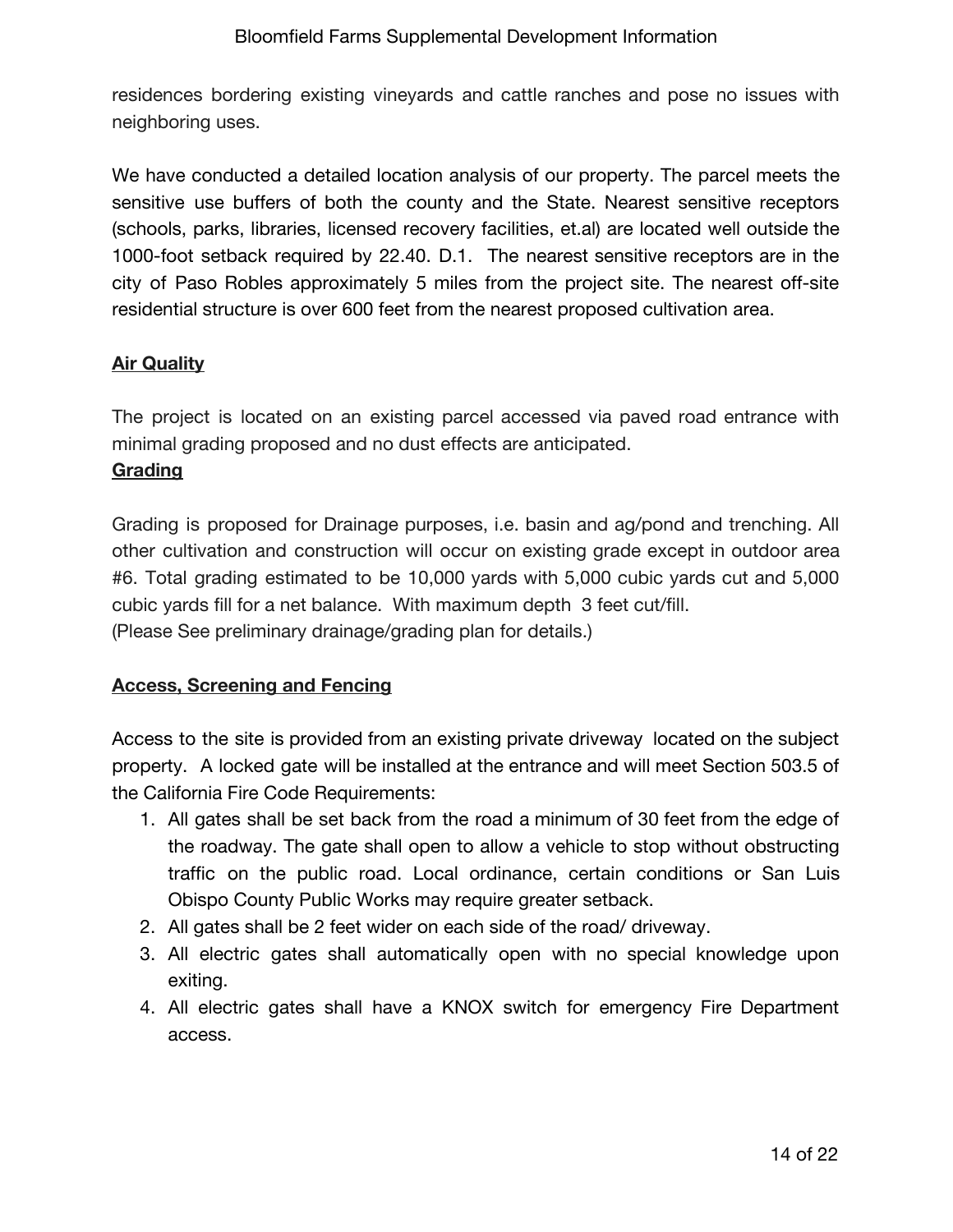- 5. All electric gates shall have an approved means of emergency operations at all times, either using solar power, battery backup or fail to the open position upon a power outage.
- 6. Security gates and their emergency operations shall be maintained operational at all times.



### Gate Example

Fencing for security purposes will be provided in 6-8 foot in height and will fully enclose the cultivation site. Additional security controls, as required by CDFA or BCC as required would be incorporated, including security cameras. The property currently is fenced with wood and steal cattle fencing. The outdoor cultivation space with be inside those fences with the addition of the 6-8 foot fences mentioned above. We will be seeking a modification for fencing requirements around indoor cultivation area.

### **Fencing Modification**

Land use Ordinance 22.40.050 section D.6 requires cannabis plants shall not be easily visible from offsite and all cannabis cultivation shall occur within a secure fence at least six feet in height. applicant is requesting a modification to these fencing and screening standards for the 5 proposed nursery areas and the 27,500 sq. ft. "indoor" cultivation flowering-greenhouses where cultivation is to occur within greenhouses.

Nursery areas will only contain immature cannabis plants and no finshed of flowering cannabis..

The proposed structures are designed to provide the functional equivalent of fencing for security. Greenhouses will be constructed with >6' sidewalls made of durable 8mm Twin-Wall Polycarbonate, or Corrugated Polycarbonate. This type of wall provides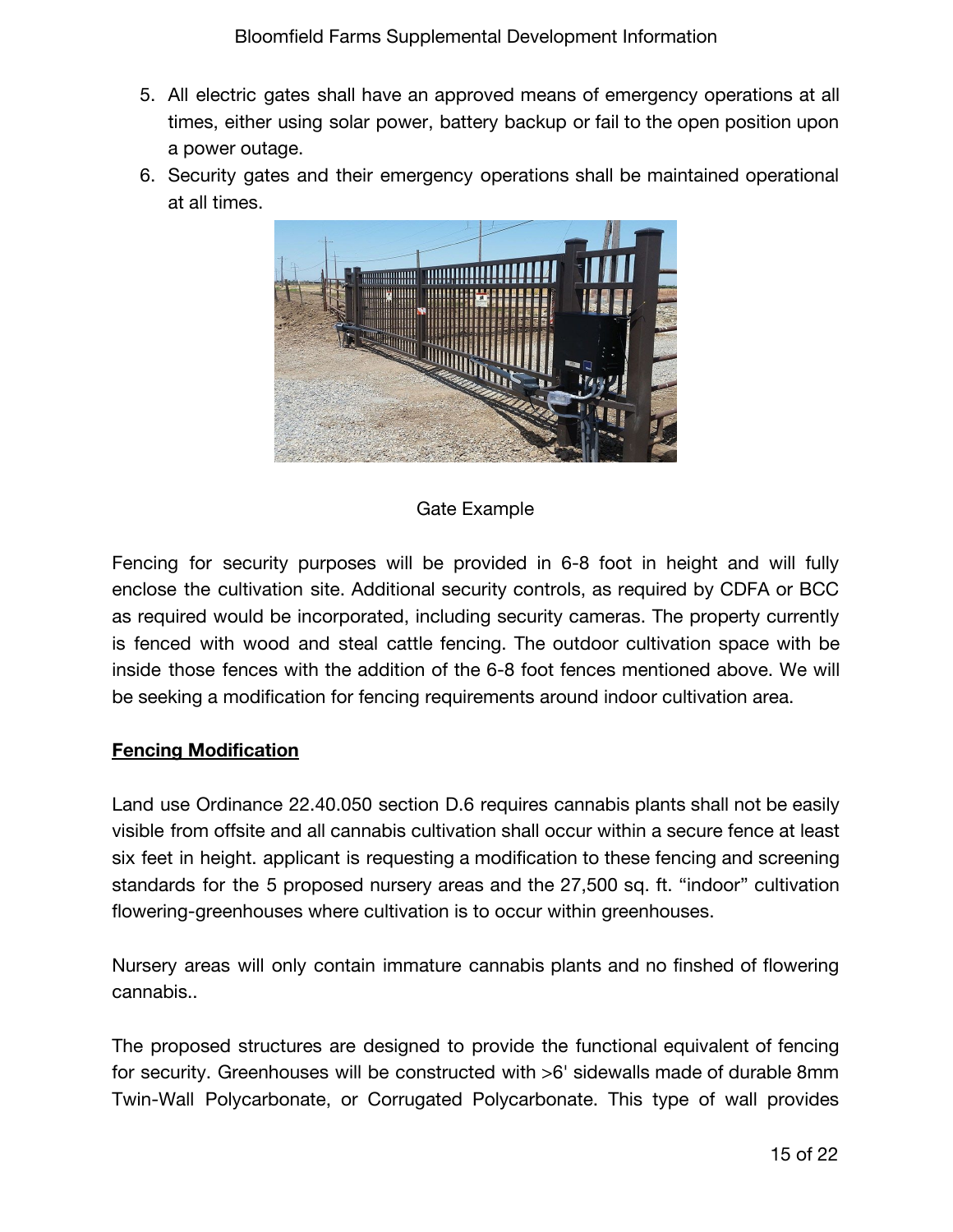plenty of opacity for screening. Fencing around indoor cultivation structures for this site should be waived or modified as characteristics of the site or site vicinity would make the required fencing or screening unnecessary or ineffective.

These fencing modifications would NOT be materially detrimental to the purposes of this Ordinance, or to property in the zone or vicinity in which the property is located, or otherwise conflict with the objectives of any county policy

### **Water Management**

The project site is located in a restricted ground water Groundwater Basin.

A pump test was completed for the project in December 2018 and showed a sustained yield of 16 gallons per minute.

The well has served for the traditional agriculture activities occurring on the site.A statement of Diversion and Use was filed in November 2018. Special Use filing for cannabis cultivation was included. The applicant has enrolled under the Cannabis General Order and Small Irrigation Use Registration Portal. (See attached Water Quality Control Board correspondence and Water Management Plan for use and conservation methods)

The cultivation areas will utilize a drip system on automatic times with watering to occur when evaporation losses are lowest. It is estimated that the proposed project will use 5.2 acre feet of water per year, see water usage calculations attached. The project is located in the Paso Robles groundwater basin and requires a 2:1 offset for new water usage.

(See attached water management plan and Use estimate ny Civil Designs Solutions)

### **Wastewater**

Outdoor cultivation hoop house and greenhouse, processing and nursery operations will not produce any wastewater. Any wastewater associated with the processing operations will be minimal and contained within the existing septic system on the site and/or recycled to the plants.

# **Fire Safety**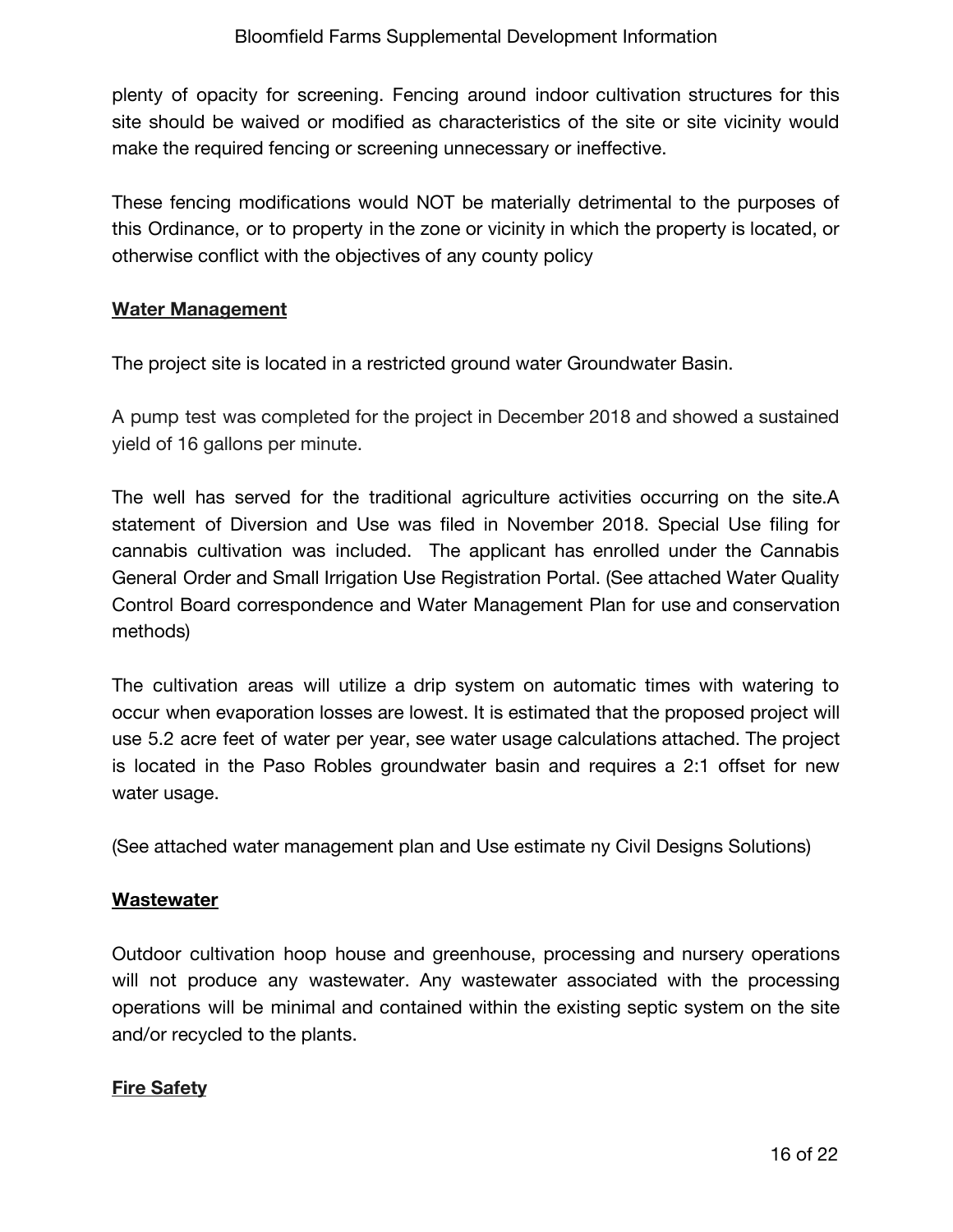Cal Fire visited the site and provided recommendations for fire safety which involved water storage requirements. As required a 5,000 steel tank will be installed to serve both residences and green houses with proper hookup and access. All other Cal-Fire requirements will be met. All employees undergo Fire Safety Training.

(See attached Fire Safety Plan)

## **Energy Use**

Section 22.40.050.C.6. requires identification of all proposed power sources and 22.40.050.D.7 requires mixed-light operations to comply with State regulations regarding energy requirements. The project site is served by PG&E, which is fully compliant with State regulations as approximately 30% of the energy delivered by PG&E is from renewable energy sources and 70% is from GHG-free sources.

The project is served by 2 existing PG&E electrical services (both 200 amps), which is adequate for the proposed 22,000 sq. ft. Greenhouse and 34,800 sq ft. nursery cultivation operations. In the event additional power is necessary, the applicant will apply for service through PG&E to pull power from existing nearby power poles and secure appropriate permits through the County. The outdoor use area does not require any power. All power for processing dry areas and green-houses will be approved during building permit process.

Refer to Cannabis Application Supplement and attached chart for a detailed estimate of electrical usage for the mixed-light cultivation. The estimated energy usage provided is based on needs required for a 27,500 sq. ft. cultivating greenhouse and 34,800 sq feet of nursery. The proposed project includes use of only 80% for cultivation so the actual use numbers will be lower as HPS lights and additional equipment utilized in the mixed-light greenhouse for cultivation will not be used for the drying and supportive use area.

### **Waste Disposal Service**

We will use a local trash company to haul our daily (non-cannabis) waste. The trash collection area where the dumpster will be kept is noted on the site plan. We estimate we will produce 15-50 Ibs daily amounts will vary seasonally.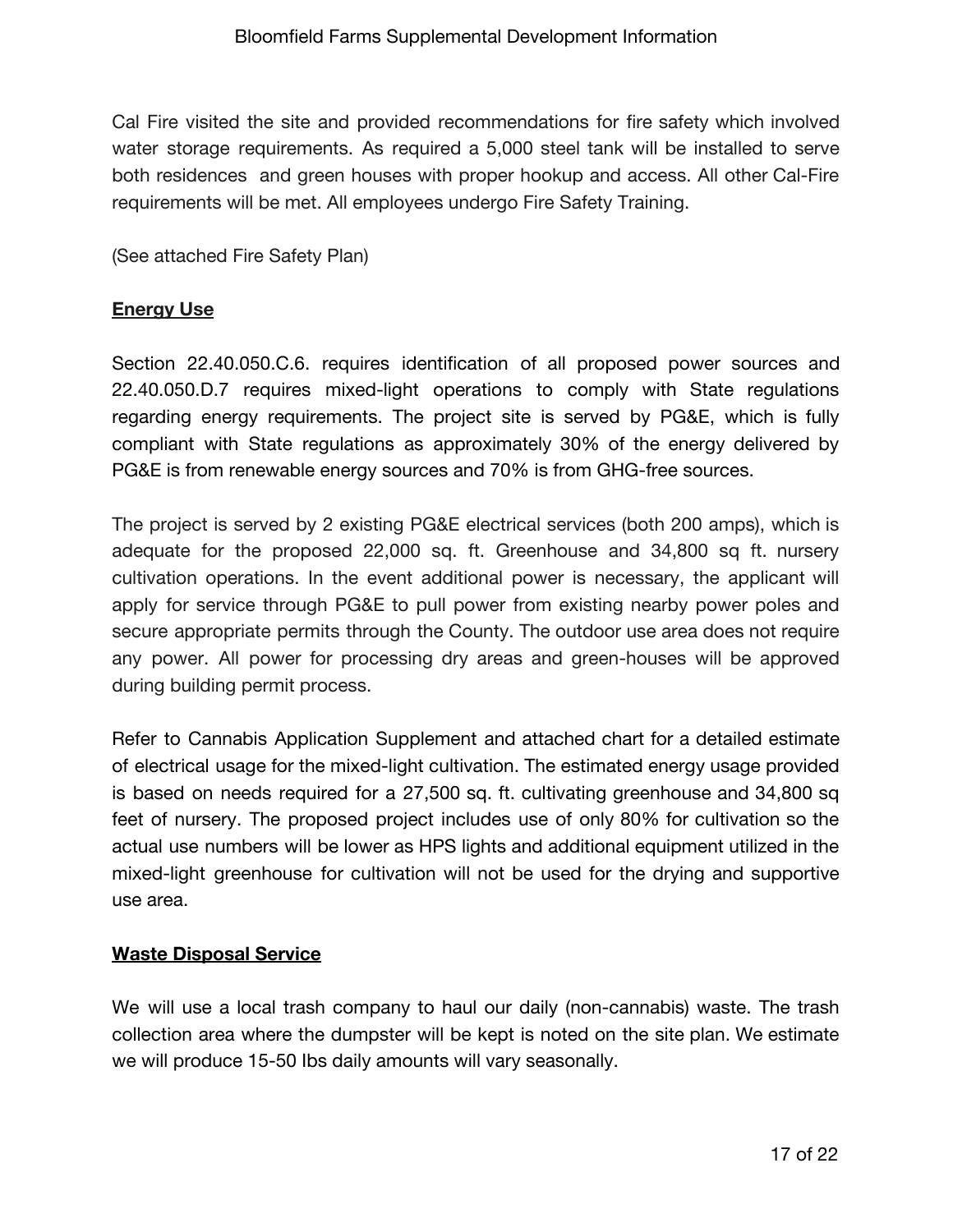(See attached Waste Management Plan)

### **Green / Cannabis Waste**

All green-waste is composted onsite. Parts of cannabis plants and unsalable harvested cannabis will be rendered unusable and unrecognizable before being combined with other compostable materials and be re-incorporated back into the soil.

#### **Stormwater**

Stormwater controls will be implemented during any construction or grading activities associated with the proposed cultivation faculty, however there are no plans for grading at this time or in the foreseeable future.

The site is NOT in a MS4 area and does NOT require a Stormwater Control Plan. Site disturbance for this land use permit is expected to be more than one acre and therefore if a SWPPP is required applicants have contracted a licensed engineer.

The project will comply with stormwater controls during construction of the interior use space as part of the building permit process. Outdoor Cultivation activities will occur completely outdoors or under hoop-houses with no associated electrical, mechanical, foundation or plumbing improvements. Construction will be limited to the mixed-light greenhouse buildings and the proposed processing area. These factors exempt the project from stormwater regulations for construction-related activities.

#### **Noise**

*Setting.* The project is not within close proximity of loud noise sources, as the project site and surrounding area consistent of agricultural uses and scattered residences on ag lands. The nearest sensitive receptors to the project site include a residence approximately 600 feet to the north of the project. The Noise Element of the County's General Plan includes projections for future noise levels from known stationary and vehicle-generated noise sources. Based on the Noise Element's projected future noise generation from known stationary and vehicle-generated noise sources, the project is within an acceptable threshold area.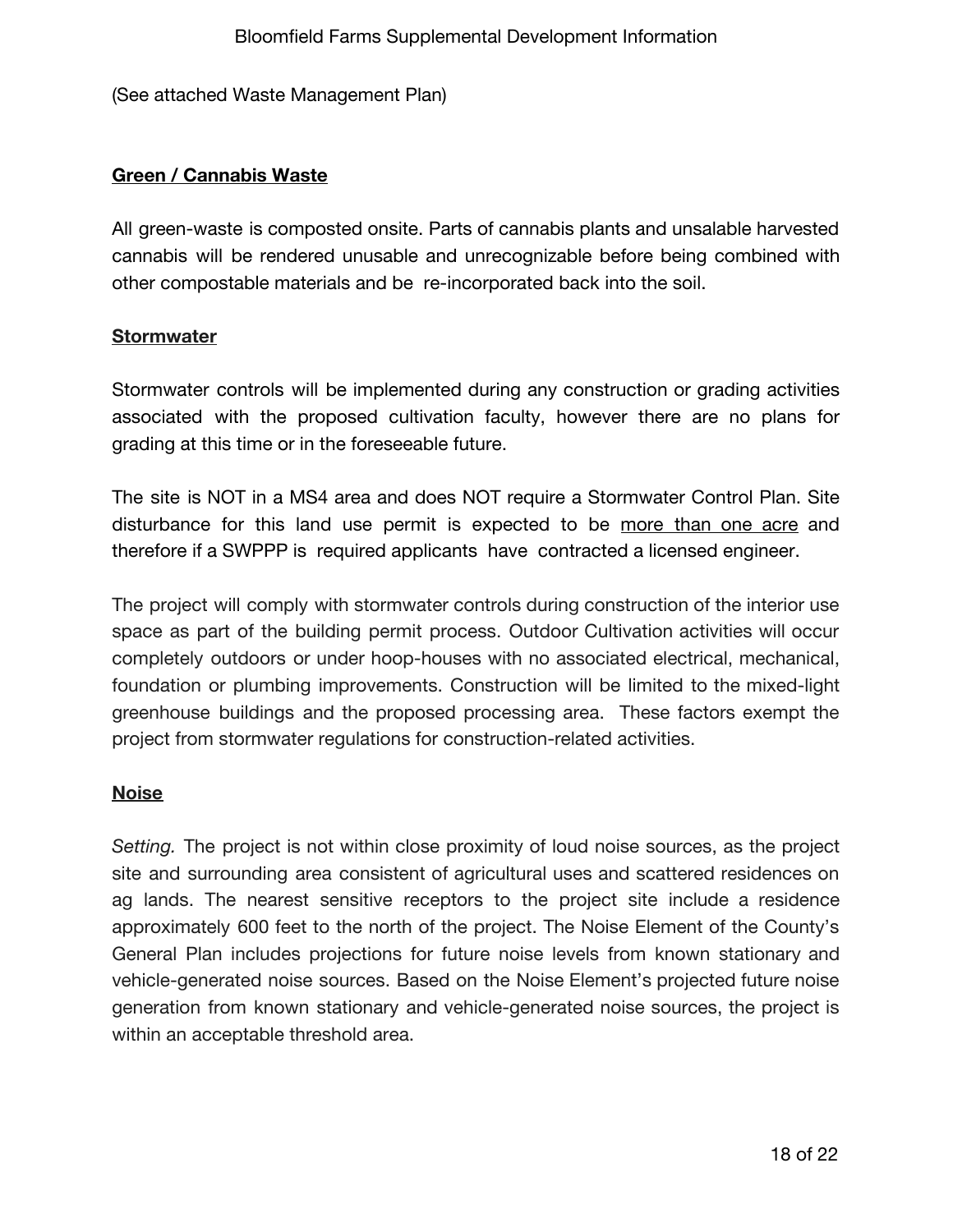*Construction Impacts*: Construction activities may involve the use of heavy equipment for grading and for the delivery and movement of materials on the project site. The use of construction machinery would also be a source of noise and vibration. Construction-related noise impacts would be temporary and localized. County regulations (County Code Section 22.10.120.A) limit the hours of construction to daytime hours between 7:00 AM and 9:00 PM weekdays, and from 8:00 AM to 5:00 PM on weekends.

*Operational Impacts:* The project is not expected to generate loud noises or conflict with the surrounding uses. Noise resulting from odor mitigation and environmental control equipment would be expected to generate noise levels of approximately 86 dBA at 25 feet from the source. With attenuation of noise levels with distance, equipment-related noise levels at the property line would be well below 60 dBA. The project is located within a rural and agricultural area and based on the Noise Element's projected future noise generation from known stationary and vehicle-generated noise sources, the project is within an acceptable threshold area. Noise generated by vehicular traffic on Penman Springs Road would be comparable to background noise levels generated by surrounding agricultural operations and existing vehicular traffic. Operation of the project would not expose people to significant increased noise levels in the long term.

### **Resources Requiring Special Consideration:**

### **Archeological/Cultural Resources**

A Phase 1 surface survey was conducted in December 2018 by Terry Joslin of Central Coast Archaeological Resource Consultants for the proposed developments, including the outdoor cultivation area and the greenhouse as shown on the project plans. The surface survey determined negative results for presence of sensitive resources.

"Archival research and an intensive archaeological survey of the SLOCAL Roots Farms Penman Springs Cannabis Cultivation Project, 1255 Penman Springs Road, City of El Paso de Robles, San Luis Obispo County, California (APN 020-161-009) identified no cultural resources. As a result, no further archaeological work is required or recommended within the acreage investigated during this study.In the unlikely event that buried cultural materials are encountered during construction, all ground disturbances will cease until a qualified archaeologist is contacted to evaluate the nature, integrity, and significance of the deposit."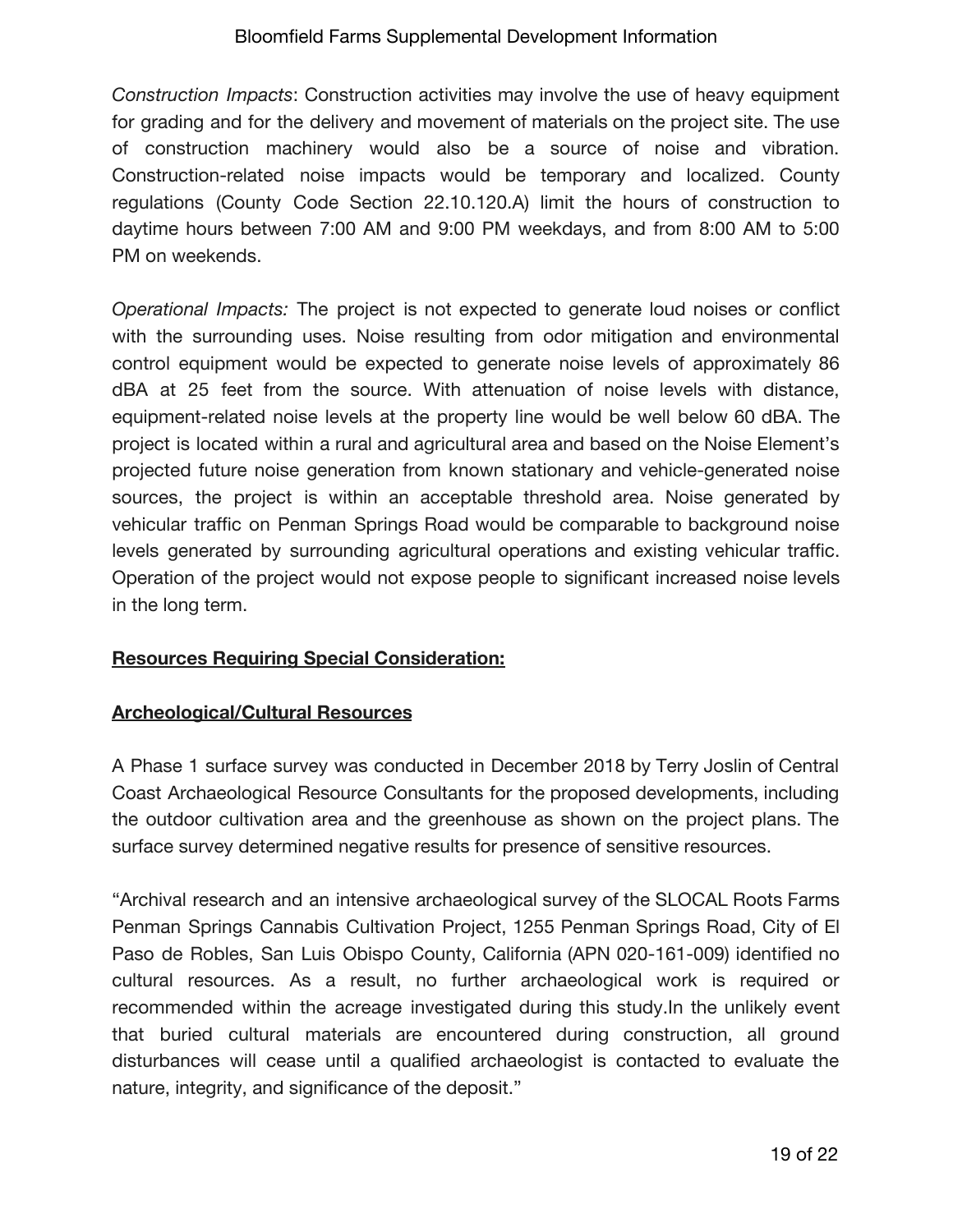(See attached Cultural Resource Survey)

### **Biological Resources**

A Biological Resources Assessment dated April 5, 2019 was performed by Kevin Merk Associates on the site and took into consideration the protected kit fox areas and mitigation measures. The report concluded:

"The proposed project involves cannabis cultivation on a site in rural northern San Luis Obispo County that has been used as an equestrian facility and rural residential uses. The site plan proposes outdoor cultivation areas, greenhouses, and hoop houses (which are considered to be temporary structures) in a disturbed Non-native Grassland habitat area. Proposed buildings and infrastructure for the project are planned within an area already developed for rural residential and equestrian uses. The project site occurs within the historic movement corridor of the SJKF, but no kit foxes have been detected within three miles of the project site within the past 28 years. The project footprint occurs in some grassland habitat, and potential SJKF habitat that would be lost as a result of the project is approximately 6.2 acres. Mitigation described herein addresses both the potential for take of individual kit foxes and the loss of their habitat. Other species-specific mitigation measures have been prescribed herein to reduce impacts on special-status wildlife to a level below significance. Pre-activity clearance surveys and standard construction mitigation measures, including BMPs, are also prescribed to reduce any potential project effects in general. With the incorporation of these mitigation measures, no impacts of the project would potentially be significant."

Proposed removal of (4) oak trees.

(See attached Biological Resource Assessment)

### **Power Lines**

PG&E has an easement for 2 towers and high voltage Transmission lines that bisect the property. No buildings are proposed for construction under the power lines and only contain outdoor cultivation that will only occur seasonally and be planted in-ground/beds.

### **Traffic**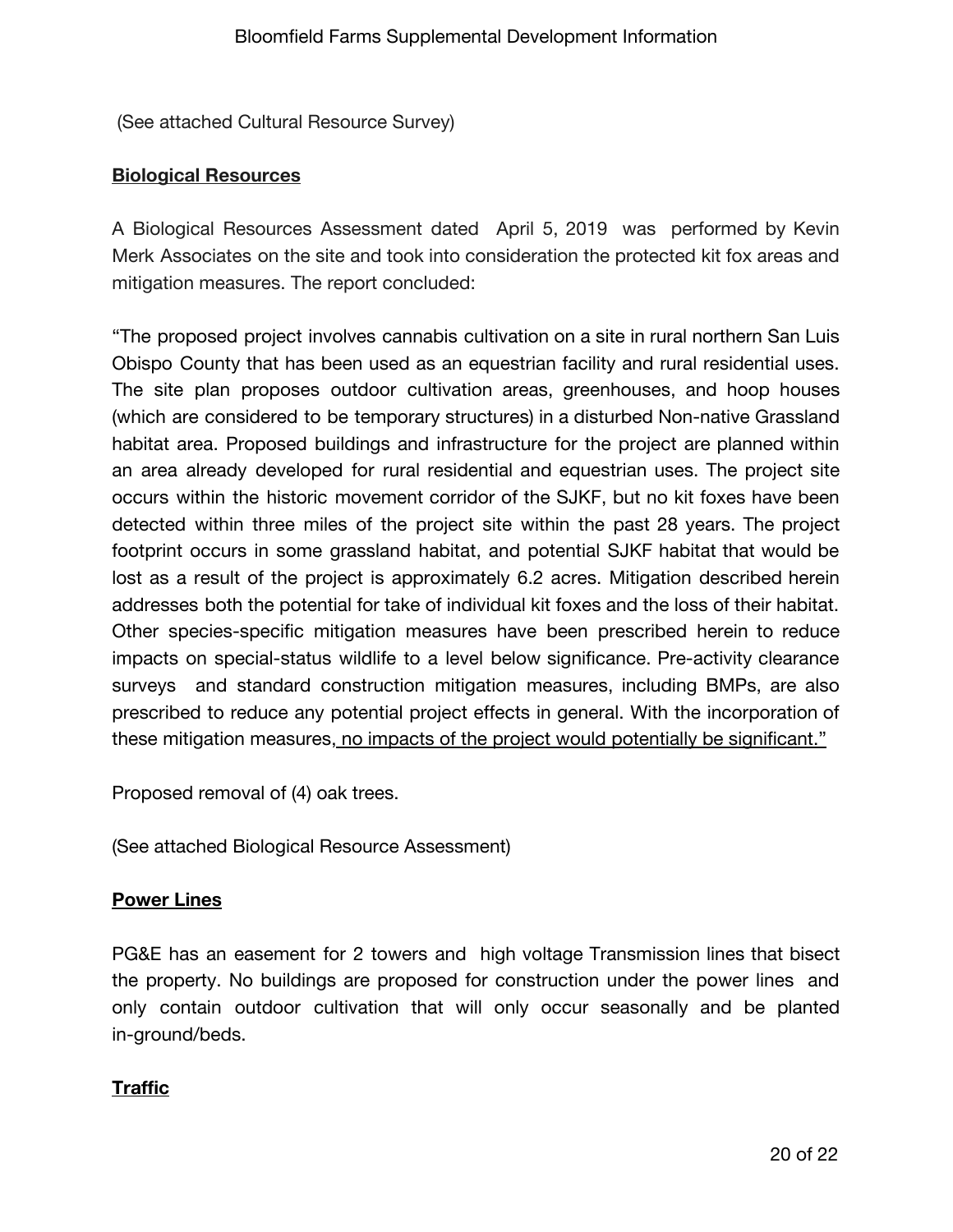Commercial Operations call for 4 round trips per day for a commuter vehicle and 2 Commercial Deliveries per month (soil, and farm supplies). Estimated trip generation for this project 5 daily trips with shift scheduling so there are no peak hour trips. This is within standards for the access road.

Bloomfield Farms will be a small family owned and operated facility with employees living on-site. The applicant will aim to mitigate road traffic to the site to the maximum extent possible. Employees will be encouraged to carpool and only leave when necessary. On site employee-housing and a harvest carpool schedule have been established to reduce traffic in the neighborhood.

## **CEQA Exemption**

Section 15304 of the State CEQA Guidelines allows for projects involving the minor alteration of land such as this cultivation project on previously disturbed agricultural land to be exempt from the provisions of CEQA. No enlargement of the access driveway, parking area, or existing use area is proposed.

Avoidance and monitoring actions have been incorporated into the project to ensure the commercial agricultural cannabis operation does not result in significant impacts to biological resources. The project will not have any significant adverse effects on the environment.